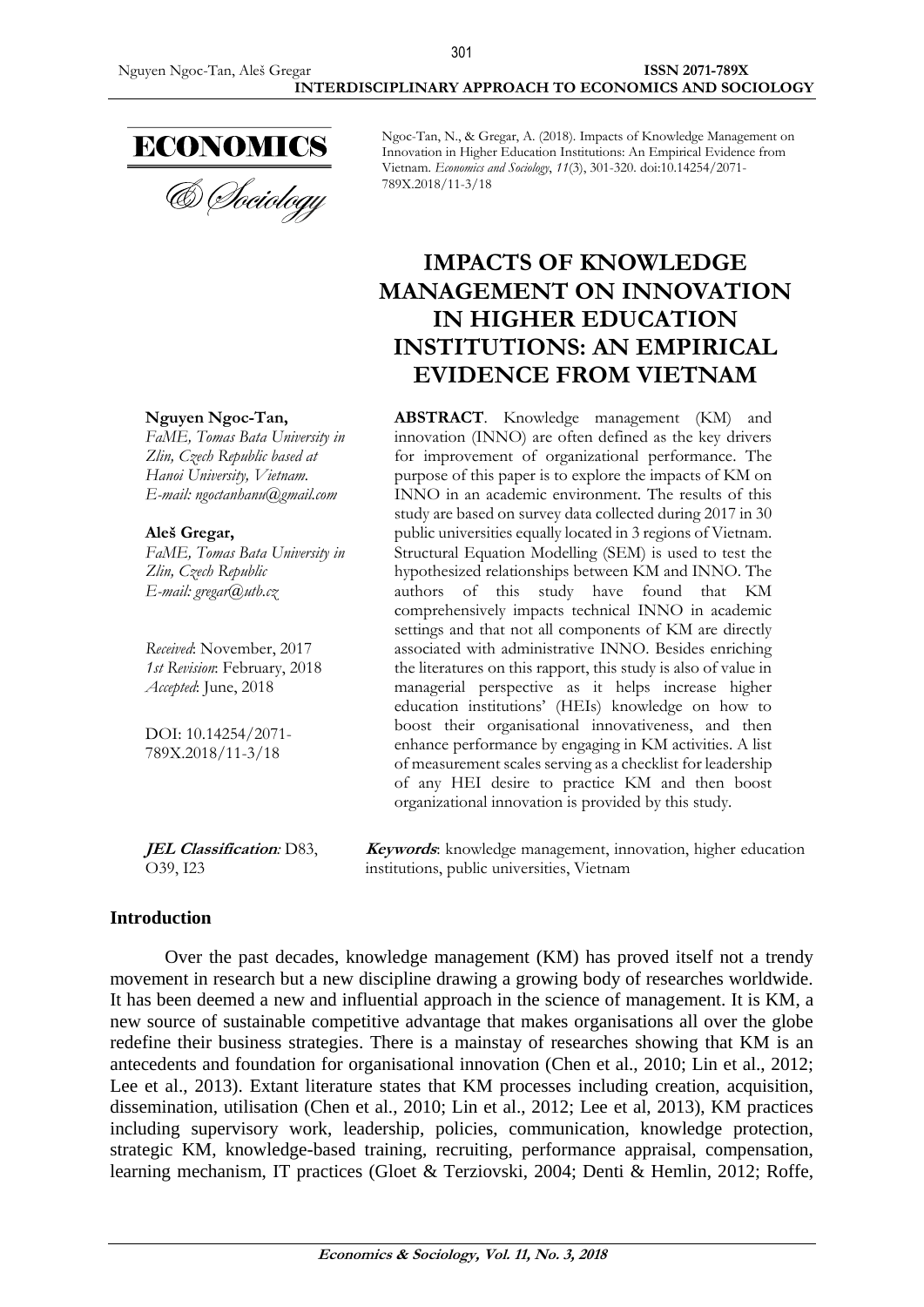|                              | JUZ                                                   |
|------------------------------|-------------------------------------------------------|
| Nguyen Ngoc-Tan, Aleš Gregar | ISSN 2071-789X                                        |
|                              | INTERDISCIPLINARY APPROACH TO ECONOMICS AND SOCIOLOGY |

302

1999; Martins & Terblanche, 2003; Henri TapioInkinen, Aino Kianto, Mika Vanhala, 2015) or knowledge-based assets like human, structural and relational capital (Wang & Chen, 2013; Castro et al., 2013; Menor et al., 2007; Aramburu & Saenz, 2011) exert impacts on innovation (INNO). There are, however, only a few empirical studies focusing on the relationship between KM and INNO being conducted in academic settings, more specifically in higher education institutions.

To fill this gap in the existing literature, this study desires to provide empirical evidence on how KM impacts INNO in public universities of Vietnam. The purpose of this paper is to help increase HEIs' knowledge on how to boost their organisational innovativeness by engaging in KM activities. Besides, the paper also contributes to KM and INNO management literature by exploring KM's impacts on INNO in HEIs of Vietnam. The paper first theoretically introduces the concepts of KM and INNO, then empirically examines the relationship of three KM components including knowledge acquisition, knowledge dissemination, and knowledge utilization with 2 components of INNO including administrative and technical INNO. SPSS 22.0 and AMOS 23.0 have been deployed to process data collected by means of structured survey from 30 public universities equally located in three regions of Vietnam. The results of data analysis are shown and discussed before the paper comes to conclusion. Recommendations for future research are also presented. This paper is part of a bigger study on the relationship between KM and organisational performance with the mediating role of INNO.

### **1. Literature review**

### *KM defined*

According to Gloet and Terziovski (2004), there is no shortage of KM definition. Depending on the approaches and author's perspectives, the definition of KM is devised accordingly.

Looking at KM from process perspective, Nonaka and Takeuchi (1995) studied how knowledge is produced, used, and diffused within organizations and how such knowledge contributes to the diffusion of INNO. KM is divided into four part viz., knowledge creation, knowledge retrieval, knowledge sharing and knowledge application. This process was reconfirmed by Wilson and Cattell (2005).

There are numerous researches referring to KM as a generic processes like knowledge acquisition, sharing, and creation (e.g. Chen et al., 2010; Lee et al., 2013). Alrawi (2008) believed KM involves three perspectives emerged, information based one, a technology based one and a culture based one. Therefore, Ho (2009) supported the viewpoint by saying KM is result-oriented, process oriented, technology oriented, culture oriented and HR-oriented and supported by four key enablers viz., leadership, culture, technology, and measurement. Plessis (2007) and Gloet and Terziovski (2004) offered more comprehensive ones. Plessis (2007) defines KM as a planned structure approach to managing creation, sharing, harvesting and leveraging of knowledge as an organizational asset to enhance a company's ability, speed and effectiveness in delivering products or services for the benefit of clients in line with its business strategy (p 22). Meanwhile, Gloet and Terziovski (2004) describe KM as the formalization of and access to experience, knowledge, and expertise that create new capabilities, enable superior performance, encourage INNO, and enhance customer value.

Despites a large number of researchers have investigated KM activities and process; there's still no unanimous KM. In the context of organizational learning, Argote (1999) distinguishes between three processes: creating knowledge, retaining knowledge, and transferring knowledge. Chen and Chen (2005) propose a four-stage model of the KM process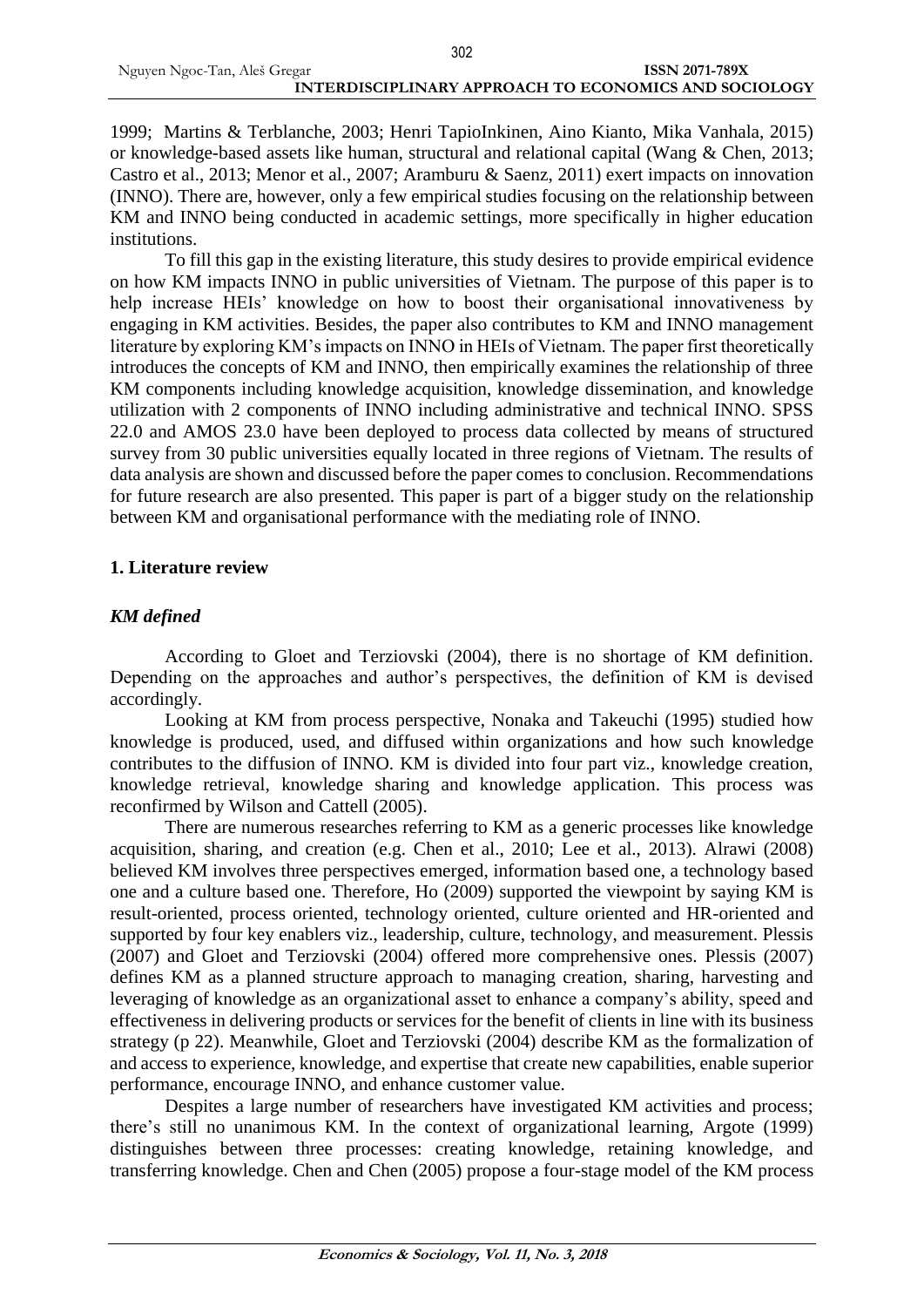|                              | υυu                                                   |
|------------------------------|-------------------------------------------------------|
| Nguyen Ngoc-Tan, Aleš Gregar | ISSN 2071-789X                                        |
|                              | INTERDISCIPLINARY APPROACH TO ECONOMICS AND SOCIOLOGY |

303

that includes knowledge creation, which, in addition to adding new knowledge, includes correction of existing knowledge, knowledge conversion, and knowledge circulation and completion. Miller (1999) suggests that KM refers to the acquisition of knowledge (capturing); that is, creation, collection, storage, distribution, and application of knowledge According to Demarest (1997), KM consists of five processes: construction, embodiment, dissemination, use, and management while Armistead (1999) divides the process of KM into three sub processes: knowledge creation, knowledge transfer, and knowledge embedding. According to Darroch (2003), the KM process consists of three parts: knowledge acquisition, knowledge dissemination, and knowledge utilization. Meanwhile, Kaba and Ramaiah (2017) believe that KM is the appropriate application and implementation of knowledge development process. By embarking on KM journey, organization has an ability to provide all it needs for creating, preserving, disseminating, and using knowledge as needed.

### *KM in education*

According to Dev Raj Adhikari (2010), KM in educational institutions can be defined as the organized and systematic process of generating and disseminating information, and selecting, distilling, and deploying explicit and tacit knowledge to create unique value that can be used to strengthen teaching-learning environment. Mikulecky and Mikulecka (1999) believed that, by its nature, university environment is suitable for the application of KM principles and methods. This can be explained by the following reasons: (i) universities usually possess modern information infrastructure, (ii) knowledge sharing with others is natural for lecturers, and (iii) the desire of students is to acquire knowledge from accessible sources as fast as possible. Nilsook and Sriwongkol (2009) said KM in higher education has three objectives: first, developing tasks for better quality and effectiveness; second, developing human resources in all operating levels; and third, developing knowledge bases of organizations or sectors towards the enhanced knowledge investment or wisdom investment of the organizations.

A wide approach to KM can lead to exponential improvements in sharing knowledge; both explicit and tacit, and the subsequent surge benefits for an educational institution. Every part of colleges and universities' mission could be supported if KM practices are applied - from education to public service to research. Maponya (2004) stated that if applied effectively, it can result in better decision-making capabilities, shorten "product" development cycle time, improved academic and administrative services, and reduced costs. KM application may provide collaborative solutions and higher learning, technological issues, learning, knowledge, competition, teacher training, resolution of student problems, assistance to business and industry, adoption of projects at more extended levels, movement of resources for enhancing development, and achievement of sustainability. Furthermore, they showed that increasing the use of KM leads to enhancements in INNO and development.

Mathew (2010) argued that KM provides some of the solutions to the problems that are relevant for sustainable higher education teaching learning processes. Using KM techniques and technologies in higher education is as vital as it is in the corporate sector. Kidwell et al. (2000) argue that KM is vital to higher education institution, bringing crucial benefits to educational institution processes such as research, curriculum development, student and alumni services, administrative services and strategic planning. Dev Raj Adhikari (2010) stressed that in today's world, trying to manage the educational institutions without KM initiatives can bring about downfall.

This study adopts Gloet and Terziovski and Pleisiss's approach toward KM since they clearly point out the role of KM towards INNO and firm performance and the author will also choose Darroch's definition of KM to guide this study.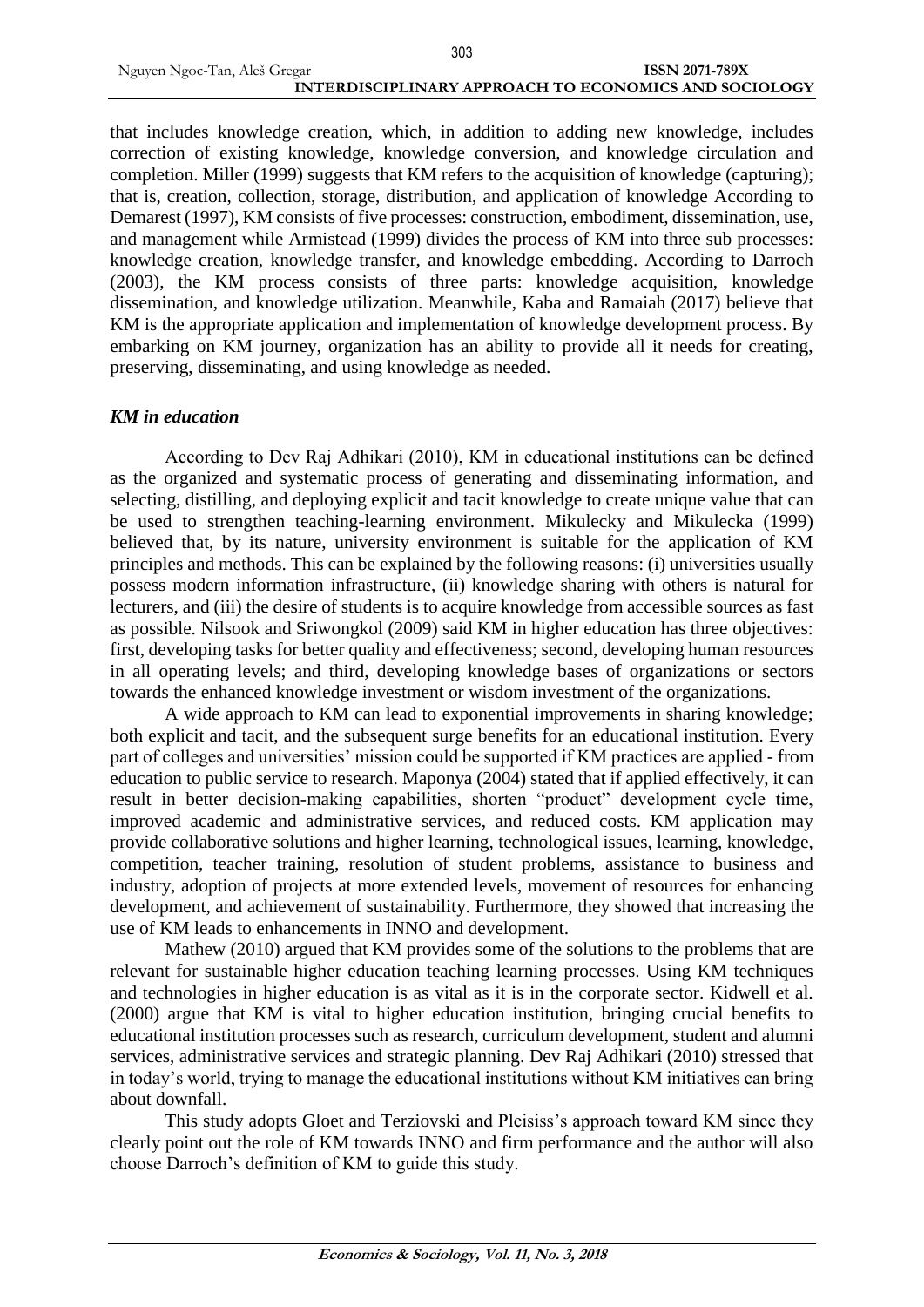## *INNO defined*

In an increasingly volatile and competitive business environment, it is imperative for organisations, with their all resources, put in place systems and processes to ensure the desired outcomes in the interest of all stakeholders. To that end, solutions have been sought for and one of them is INNO. The concept has enjoyed immense popularity in both business research and practice.

According to Damanpour et al (2009), literature views INNO as a valuable instrument enabling the firm to obtain greater capability to respond and adapt to the changes in its environment (and thus to discover new opportunities on the market and exploit them to a greater extent than do its rivals). Zahra and Covin, 1995; Camiso´n and Lo´pez, 2010; Alipour and Karimi, 2011; Rubera and Kirca (2012) support the viewpoint by reconfirming that in recent years, a growing body of research has examined the way in which INNO contributes to better entrepreneurial performance. James A. Odumeru (2013) is also of the same opinion when saying that INNO is a key determinant of organisational performance. Robbins and Coulter (2006) defined INNO as the process of adopting creative ideas and turning them into useful products or work methods. This is unlike invention which these authors describe as the process of developing new ideas.

INNO is defined as "the creation of new knowledge and ideas to facilitate new business outcomes, aimed at improving internal business processes and structures and to create market driven products and services" (Plessis, 2007, p. 21). Damanpour, 1991; Camiso´n and Fore´s, 2010; Molina and Martı´nez (2010) believed INNO has been understood alternately as the transformation of knowledge that the firm possesses into products and processes, and as significant changes in existing processes and products to introduce them in the market. Further, many articles that have studied the relationship between INNO and knowledge demonstrate that knowledge is a precursor of INNO (Cohen and Levinthal, 1990; Tsai, 2001; Zahra and George, 2002; Camiso´n and Fore´s, 2010). Urbancová, H. (2013) states that innovations are a key source of a competitive advantage that determines the economic success of each organization. Ungerman, O., Dedkova, J., Gurinova, K. (2018) empirically concludes that innovation as a factor in competitiveness.

In a nutshell, INNO is a new strategy that is widely accepted by most organisations in contemporary economies. It's deemed a tool to enhance competitive advantage and improve organisational performance. INNO is even regarded as a key determinant of organisational performance. However, the type and degree of INNO varies across industries. Therefore, every organisation seeking competitive advantage and improved performance must consider the inclusion of appropriate type of INNO for achieving desired outcomes.

According to Seng et al (2011), evidence in literature indicated the existence of at least eight types of INNO: Process INNO, Product INNO, Incremental INNO, Radical INNO, Administrative INNO, Technology INNO, Market INNO and Value INNO. Among numerous typologies of INNO advanced in the relevant literature, three have gained the most attention. Each features a pair of types of INNO: administrative and technical, product and process, and radical and incremental.

Evan (1966) said the distinction between administrative and technical INNO is important because it relates to a more general distinction between social structure and technology. In addition, Daft (1978) stressed that administrative and technical INNO imply potentially different decision-making processes, and together they represent changes introduced in a wide range of activities in an organization. While, technical INNO pertain to products, services, and production process technology; they are related to basic work activities and can concern either product or process (Damanpour & Evan, 1984; Knight, 1967), administrative INNO involve organizational structure and administrative processes; they are indirectly related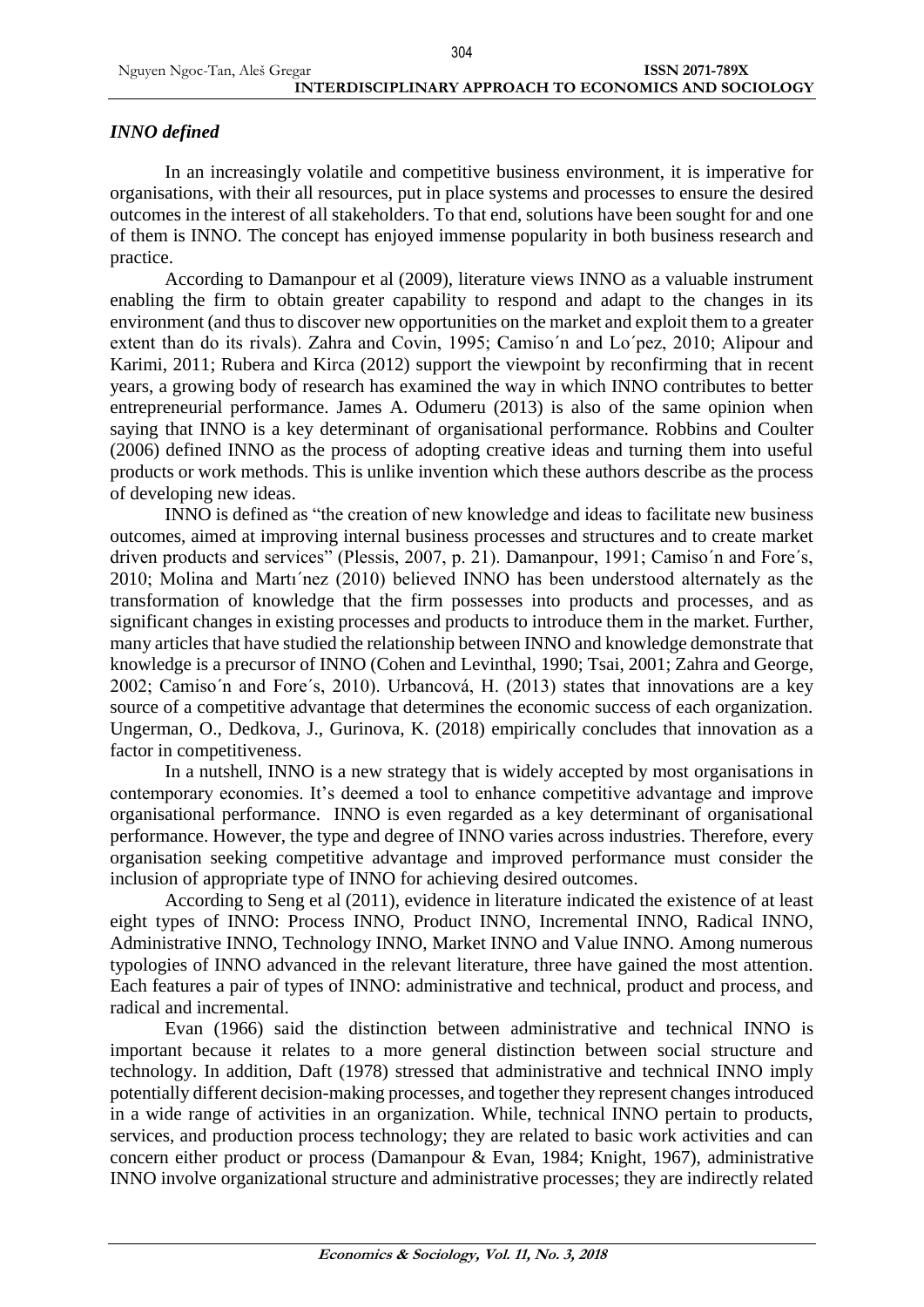to the basic work activities of an organization and are more directly related to its management (Damanpour & Evan, 1984; Kimberly & Evanisko, 1981; Knight, 1967).

#### *Innovation in Education*

Educational institution, serving the needs of the society, is indispensible for the survival and development of the society. It must continuously evolve to meet the challenges of the increasingly volatile world. The evolution requires engagement of all stakeholders of that complex organisation (the learners, parents, teacher, educational administrators, researchers, and policy makers) for an innovative teaching and learning environment in order to produce high quality students who are ready to life and work. Educational INNO can be progress seen in any or all aspects of the educational system including theory and practice, curriculum, teaching and learning, policy, technology, institutions and administration, institutional culture, and teacher training.

According to Peter Serdyukov (2017), educational INNO has become more urgent than ever. Socio-economic well-being of a country depends greatly on the quality of its citizen's education. INNO in education are of particular importance because education plays a crucial role in creating a sustainable future.

#### *Administrative innovation*

According to Liao et al., (2008), administrative INNO is defined as new procedures, policies and organizational forms, and innovative operation with respect to planning, organization, personnel, leadership, management, and service. Damanpour (1991) was of the same opinion when stating that administrative INNO involves organizational structure and administrative processes related to work activities of the organization and its management. Subramanian and Nilakanta (1996) shared the viewpoint when emphasizing that administrative INNO is the main component of organizational INNO and it refers to a new management system, administrative process, and staff development program. Meanwhile, Yamin et al., (1997) believed administrative INNO potentially promotes work redesign and work systems, skills enhancement, management systems, and changes in incentives. It is considered a valuable tool which organisations have implemented so as to survive in the competitive, uncertain and volatile context.

### *Technical innovation*

Subramanian and Nilakanta (1996) argued that this component of organizational INNO is more about adopting new ideas relating to new products or services or introduction of new elements in an organization's production process or service operations. Liao et al., (2008) also believed technical INNO is the INNO with respect to products, manufacturing and facilities. According to Armbruster et al., (2008), technical INNO affects the routines, processes and operations of an organization concerning process, product or service. By doing so it exerts its positive impacts on the speed and flexibility of production and the quality of production. Thus, technical INNO definitely promotes the organization to encourage competitive advantage, achieve organisational excellence, gain organizational advantage, and enhance organisational performance and business sustainability. It becomes a significant tool in helping organisations achieve competitive advantage in rough market.

This study, therefore, chooses technical and administrative INNO to guide the research.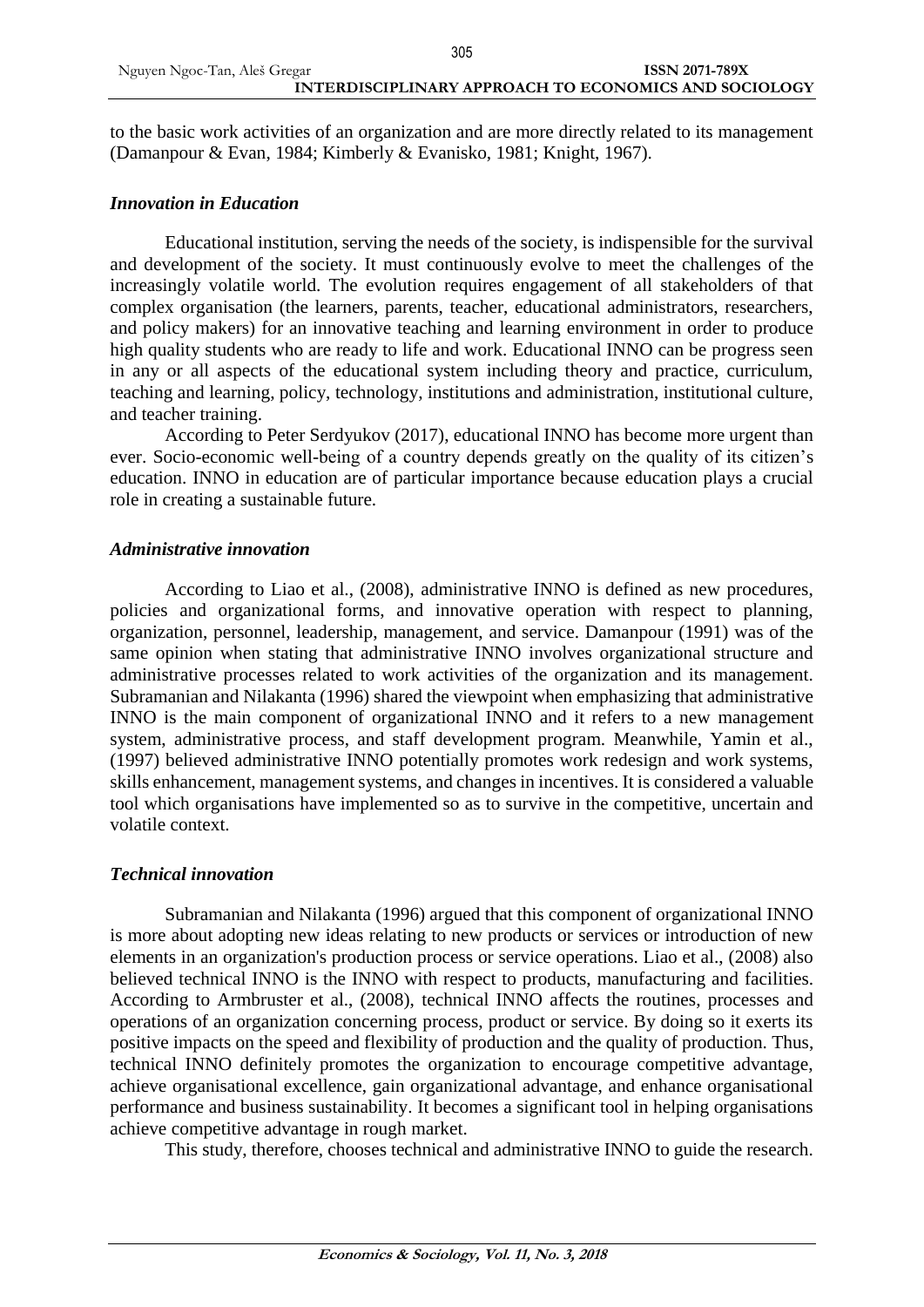### *Relationship between KM and INNO*

According to Kumar et al., (2000), knowledge is generally believed to be one of the keys to fostering INNO since it promotes activities that create or improve the firm's processes. Rhodes et al., (2008) supports the viewpoint by stating that knowledge is a momentous resource for strategic organisation in enhancing INNO and organisational performance improvement.

Many studies have analyzed the positive relationship between knowledge and INNO (Molina & Martı´nez, 2010; Zheng, 2010; Camelo et al., 2011). Those studies have also indicated that KM could play a major role in higher organisational performance (Bierly & Daly, 2007; Choi et al., 2008; Chong et al., 2009; Schulz & Jobe, 2001; Turner & Bettis, 2002). KM and INNO enjoy correlated and reciprocal effect. Majchrzak et al. (2004) demonstrated that the KM implementation is a strategy to improve INNO. It is regarded as the best way to enhance INNO (Majchrzaket al., 2004; Rhodes et al., 2008). In addition, Yahya and Goh (2002) described KM as a process to enhance knowledge application to achieve INNO or improving business performance meanwhile; the INNO process involves the acquisition, dissemination, and use of new and existing knowledge (Damanpour, 1991; Moorman and Miner, 1998). An organization's innovativeness is closely tied to its ability to utilize its knowledge resources (Subramaniam & Youndt, 2005). Jantunen (2005) stresses that INNO is a knowledge-based process to create new ideas, markets, products and services toward achieving competitive advantage by satisfying maximum number of customers, which in turns establishes an organization as a brand.

The positive relationship between KM and INNO has been proved and gain popularity in literature. According to Chen and Huang (2009), KM capacity in terms of acquisition, sharing, and application provides a positive contribution to the firm's INNO performance. Effective KM facilitates knowledge communication and exchange required in the INNO process and further enhances INNO performance through the development of new insights and capabilities (Madhavanand Grover, 1998; Nonaka & Takeuchi, 1995; Von Krogh, 1998). Therefore, knowledge management capacity plays a pivotal role in supporting and fostering INNO. The role of KM in the INNO capacity enhancement of organization is well-established and predominant in the literature (Darroch & McNaughton, 2002; Fosfuri & Tribo, 2006; Gray, 2006; Chen & Huang, 2009).

Review of literature provides substantial information on the positive relationship between KM and INNO; however, few of them can empirically show evidence between those two crucial factors in a specific context. Author of this paper, therefore, hypothesize that KM and INNO are also significantly associated in the settings of public universities in Vietnam.



Fig 1. Conceptual framework Source: *author*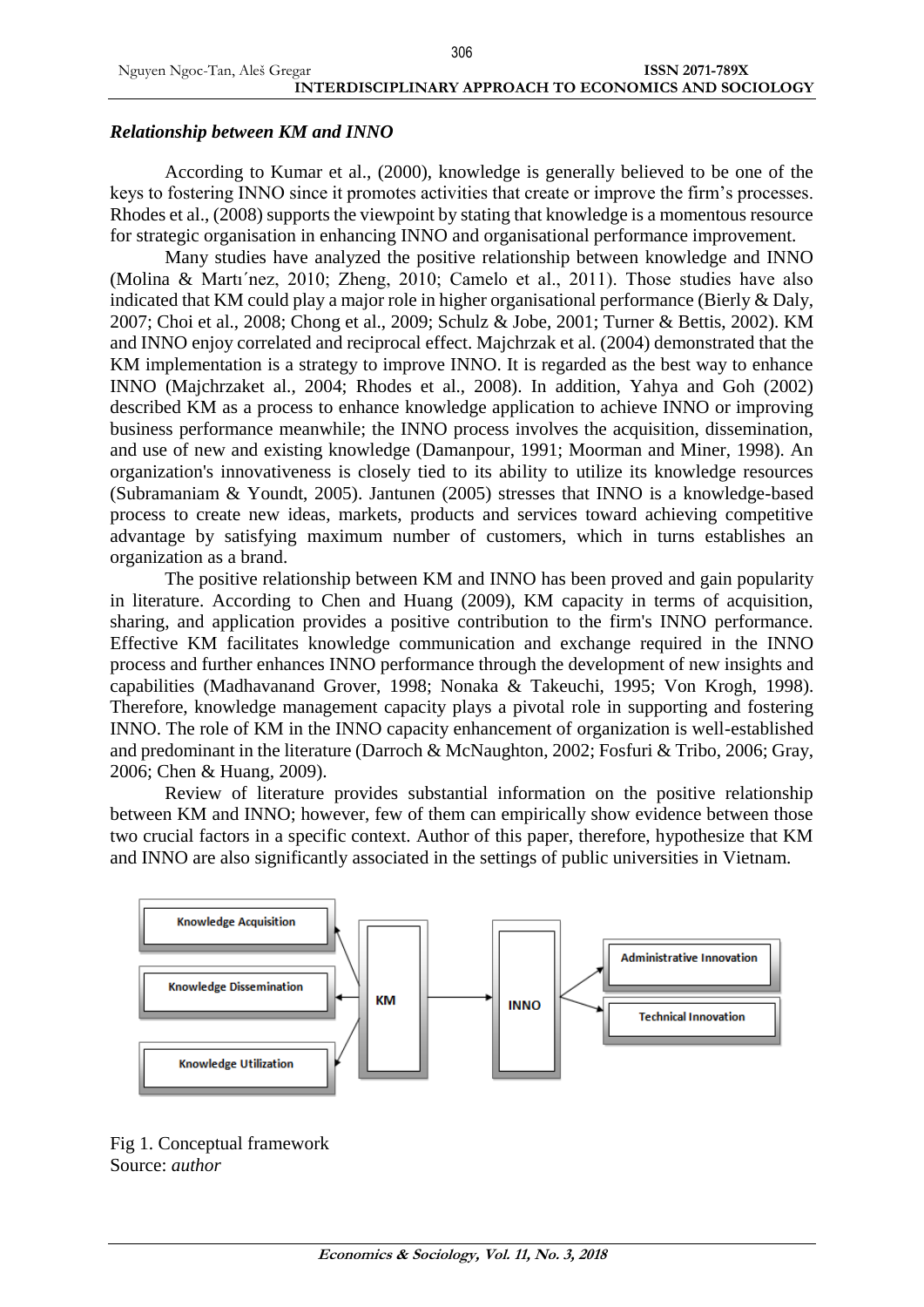Accordingly, the main hypothesis can be broken into the following sub-hypothesis based on the conceptual framework

KM and INNO are significantly associated in the settings of public universities in Vietnam.

*H1. Knowledge acquisition is significantly associated with administrative INNO in the settings of public universities in Vietnam.*

*H2. Knowledge dissemination is significantly associated with administrative INNO in the settings of public universities in Vietnam.*

*H3. Knowledge utilisation is significantly associated with administrative INNO in the settings of public universities in Vietnam.*

*H4. Knowledge acquisition is significantly associated with technical INNO in the settings of public universities in Vietnam.*

*H5. Knowledge dissemination is significantly associated with technical INNO in the settings of public universities in Vietnam.*

*H6. Knowledge utilization is significantly associated with technical INNO in the settings of public universities in Vietnam.*

### **2. Methodology**

### *Sample and data collection*

### *Pilot survey*

After the questionnaire of 42 items measuring 3 components of KM and 2 components of INNO is carefully translated into Vietnamese, pilot survey was performed before officially delivering to the targeted respondents. A pilot survey of 15 samples for each version (English and Vietnamese) of the questionnaire was conducted. Comments and feedbacks from the pilot survey helped improve the readability, clarity and comprehensiveness of the questionnaire. Besides, bias is also avoided in the final version. Respondents of this research are public university administrators of Vietnam ranging from middle- level managers to top ones. They are leadership of faculties, functional departments and university.

### *Sample size*

According to the note 1279/BGDDT-KHTC dated March  $17<sup>th</sup>$ , 2014 issued by Ministry of Education and Training of Vietnam (MOET), there are 149 public universities nationwide. The research chose only 20% of them in each region of Vietnam to ensure the representativeness which is equivalent to 30 universities. Around 20 questionnaires were distributed to each selected university. This means some 600 samples will be collected for the study as suggested by Bollen 5:1 (1989).

Questionnaires were sent directly in hard copies via post and soft copies via email to head of Research Management Department of each university who later helped disseminate and collect them at their universities.

### *Sample characteristics*

Out of 600 samples delivered, 531 were returned make the response rate up to 88.5%. 24.7% universities involved in the research follow orientation development of research; other 37.0% and 38.3% follow applied and hybrid orientation respectively. The most represented (94.6%) are multi-disciplined ones; only 4.6% are single-disciplined. The majority of universities (44.8%) take part in this project are of medium size (size is measured by number of students, small < 10.00; 10.000 <medium>20.000; big> 20.000); other 27.9% and 27.3% are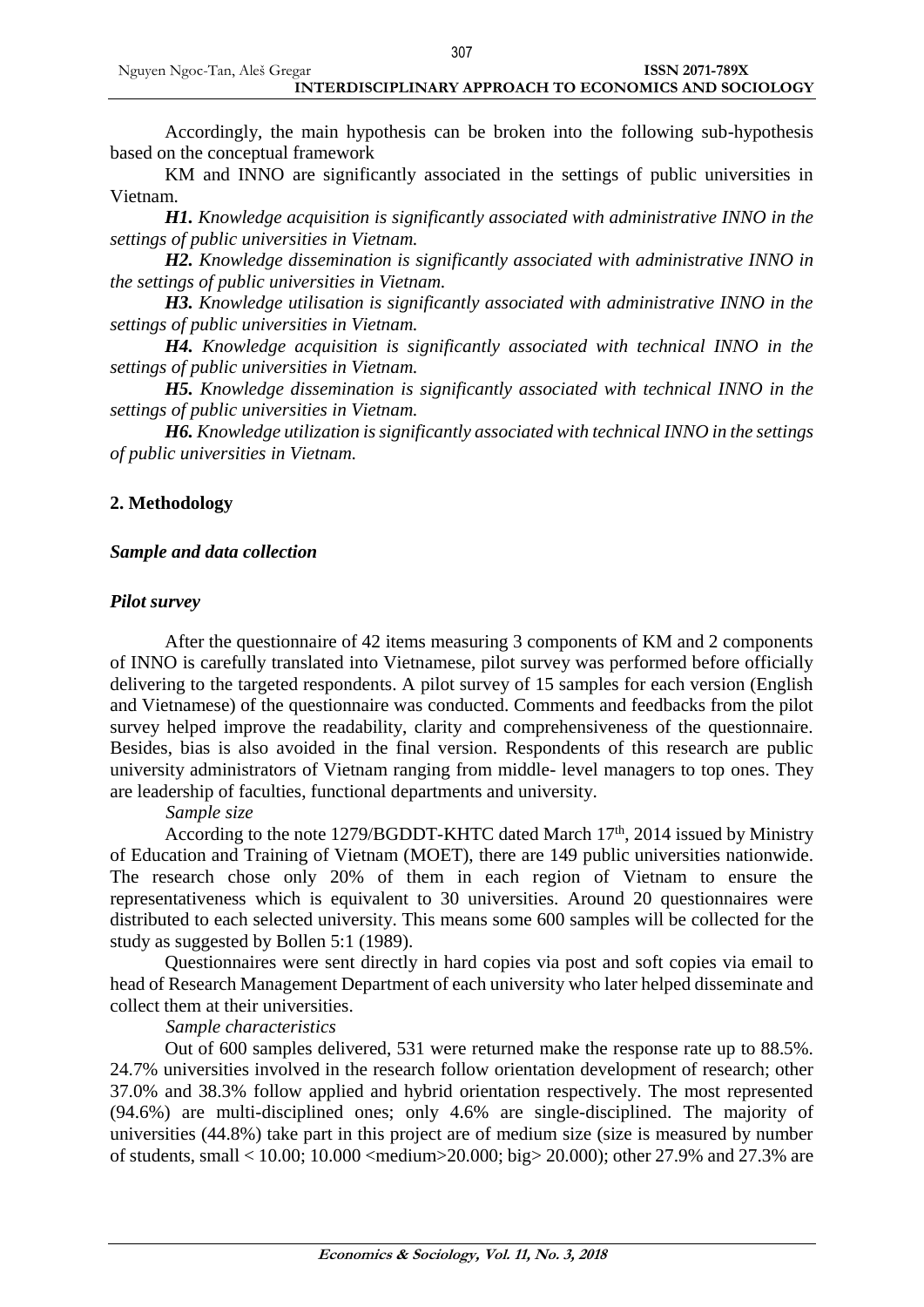small and big size respectively. 64% sampled universities are established during 1955-1990 and the rest are founded after 1990.

### *Measures*

### *Independent variables*

KM in this research is primarily measured by scales adopted from Lawson (2003). There are 3 components of KM (see Appendix) including knowledge acquisition (with 11 scale items of which 6 are adopted from Lawson (2003); 5 are self-developed), knowledge dissemination (with 12 scale items of which 7 are adopted from Lawson (2003), 5 are self-developed), knowledge utilisation (with 5 scale items are totally adopted from Lawson (2003)). All of the measures were based on five-point Likert scales (1-strongly disagree, 5-strongly agree).

### *Dependent Variables*

Innovation in this study is consists of 2 components (see Appendix) including administrative and technical innovation. Administrative innovation is measured by 7 scale items inspired by Liao et al., (2008), Damanpour (1991), Brennan et al., (2014) and OECD. (2013). Meanwhile, Technical innovation is also measured by 7 scale items inspired by Subramanian and Nilakanta (1996), Armbruster et al., (2008) and Brennan et al., (2014). All of the measures were based on five-point Likert scales (1-strongly disagree, 5-strongly agree).

*Statistical methods*

The data collected was processed through several stages.

First, reliability and internal consistency analysis were performed to test whether the measures were applicable for the construct measurement. Internal consistency is evaluated by construct reliability and convergent validity. Values of Cronbach's alpha and statistical significance of factor loadings were assessed.

Second, correlation analysis was conducted in order to identify any interconnectedness between independent variables and dependent variables. The strength of correlation and statistical significance will be tested.

Third, discriminant validity indicating if constructs actually differ from each other was checked by comparing the average variance extracted (AVE) by individual constructs and the shared variance between a given construct and other constructs in the model.

Fourth, confirmatory factor analysis (CFA) was performed to validate and find the reliability of any measurement in most social science studies (Harrington, 2009). The objective of CFA is to test whether the data fits a hypothesized measurement model. The author of this study used AMOS version 23.0 to perform CFA.

Finally, structural equation modelling (SEM) for statistical testing of the hypothesized relationships was used. AMOS 23.0 was deployed to facilitate this analysis.

### **3. Results**

### *Reliability*

Cronbach's  $\alpha$  was conducted to examine the internal consistency of multi-item constructs. All constructs prove their reliability. Knowledge acquisition (KA), knowledge dissemination (KD) and knowledge utilisation (KU) have values of 0.890, 0.926 and 0.892 respectively. Meanwhile, administrative innovation (ADINNO) and technical innovation (TECHINNO) achieve values of 0.771 and 0.857 respectively. However, the following items including KA5, KA6, KA8, KA10, KA11; KD3; ADINNO6, ADINNO7; TECHINNO5, TECHINNO7 did not meet the requirement by analysing the inter-item correlation matrix. They are, therefore, left out of the model for conducting the reliability test again. By now, the KA,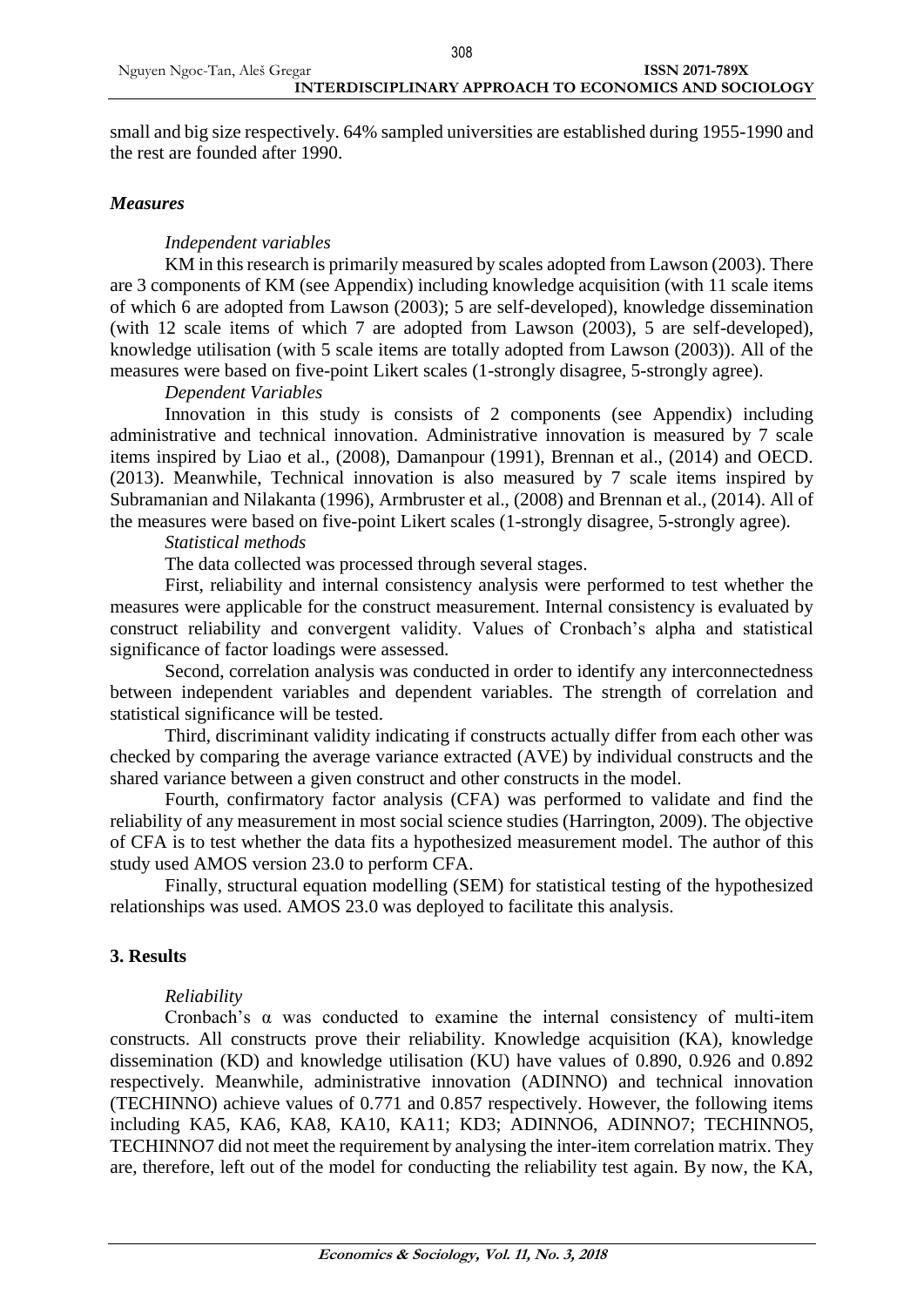KD, KU, ADINNO, TECHINNO achieve the values of 0.869, 0.925, 0.892, 0.884, and 0.846 respectively.

All constructs have the values that are above the generally accepted threshold value of 0.7 (Bagozzi & Yi, 1991) and are adequate for the next step of factor analysis.

*Validity*

Factor analysis with promax rotation was adopted to check the unidimensionality among items since each variable was measured by multi-item constructs. The EFA begins with the determination of the Kaiser Meyer-Olkin Measure of Sampling Adequacy value that knowledge management (KM) and innovation (INNO) equals 0.914 and 0.852 respectively which is higher than the suggested value of 0.70. The Bartlett Test of Sphericity was significant ( $p = 0.00$ ). Principal axis factoring analysis using promax rotation was conducted to test the emergence of 3 factors in KM (KA, KD, KU) and 2 factors in INNO (ADINNO, TECHINNO). The number of factors actually extracted was determined by the number of items with eigenvalue more than 1. For missing values, cases were excluded list wise. For discriminant validity, factor loadings less than 0.5 were suppressed. Analysis was performed on 22 items of KM and 10 items of INNO in this study. All factors loaded satisfactorily (see table VI). This result tells us that all the remaining items related to their specific constructs, verifying the posited relationships among the indicators and constructs.

To ensure constructs differ from each other, discriminant validity test was conducted. Only when the AVE of the construct is greater than the variance shared between that construct and the other constructs in the model (i.e. the squared correlation between two constructs) is the test valid (Fornell & Lacker, 1981). All the constructs in this study met this condition; especially, the diagonal elements (AVEs) were greater than off-diagonal elements in the corresponding rows and columns (see Table 1).

| <b>AVE</b> matrix |        |        |        |               |                 |
|-------------------|--------|--------|--------|---------------|-----------------|
|                   | KD     | KA     | KU     | <b>ADINNO</b> | <b>TECHINNO</b> |
| KD                | 0.5299 |        |        |               |                 |
| KA                | 0.0141 | 0.5399 |        |               |                 |
| KU                | 0.0199 | 0.0008 | 0.6257 |               |                 |
| <b>ADINNO</b>     | 0.0004 | 0.0001 | 0.0400 | 0.5967        |                 |
| <b>TECHINNO</b>   | 0.0153 | 0.0089 | 0.0171 | 0.0110        | 0.5229          |

Table 1. Discriminant Validity

Source: *statistical analysis generated by researcher*

Note: *AVE associated with the construct is presented diagonally; the squared correlations between constructs are presented in the lower left triangle.*

### *Correlation analysis*

The mean values, standard deviations and correlation matrix are demonstrated in Table 2. Significant correlations are found between independent and dependent variables. More specifically, the correlation analysis statically shows that KD is correlated with KA, KU and TECHINNO; KA is correlated with TECHINNO; KU is correlated with ADINNO and TECHINNO; and there is connectedness between ADINNO and TECHINNO.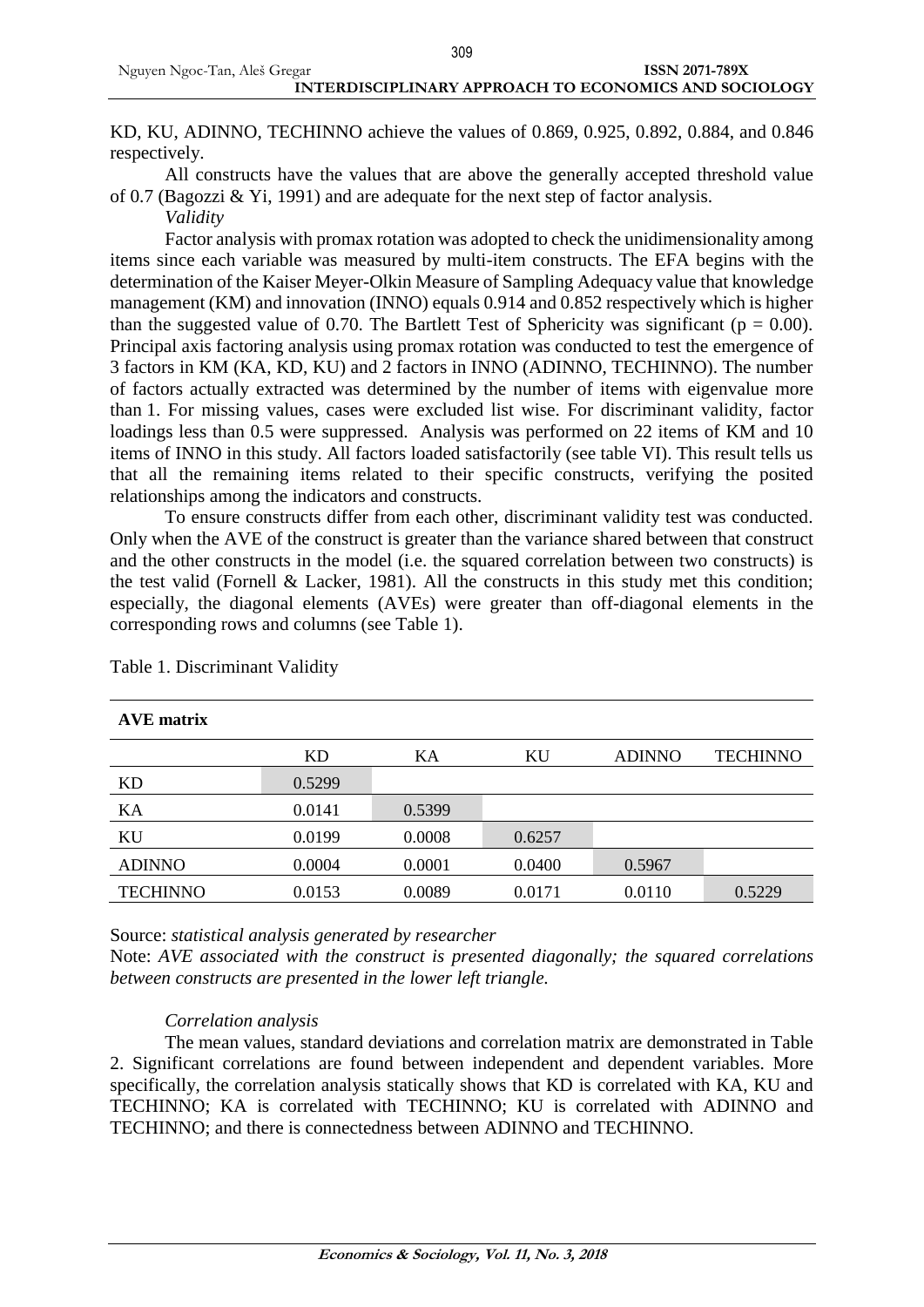|                 |             | Mean           | Std.      |           |         |           |               |                 |      |   |  |  |
|-----------------|-------------|----------------|-----------|-----------|---------|-----------|---------------|-----------------|------|---|--|--|
|                 |             |                | Deviation | <b>KD</b> | KА      | KU        | <b>ADINNO</b> | <b>TECHINNO</b> |      |   |  |  |
| KD              | Pearson     |                |           |           |         |           |               |                 |      |   |  |  |
|                 | Correlation | 4.108          | 0.964     | 1         |         |           |               |                 |      |   |  |  |
|                 | Sig. $(2-$  |                |           |           |         |           |               |                 |      |   |  |  |
|                 | tailed)     |                |           |           |         |           |               |                 |      |   |  |  |
| KA              | Pearson     |                |           | $.119***$ |         |           |               |                 |      |   |  |  |
|                 | Correlation | 4.081          | 0.968     |           |         |           |               |                 |      |   |  |  |
|                 | $Sig. (2-$  |                |           | .006      |         |           |               |                 |      |   |  |  |
|                 | tailed)     |                |           |           |         |           |               |                 |      |   |  |  |
| KU              | Pearson     |                |           | $.141**$  |         |           |               |                 |      |   |  |  |
|                 | Correlation | 3.339          |           |           | 0.950   | .028      |               |                 |      |   |  |  |
|                 | $Sig. (2-$  |                |           |           |         |           |               | .001            | .522 |   |  |  |
|                 | tailed)     |                |           |           |         |           |               |                 |      |   |  |  |
| <b>ADINNO</b>   | Pearson     |                | 0.948     |           | $-.020$ |           | $.200**$      |                 |      |   |  |  |
|                 | Correlation | 3.270          |           |           | .007    |           |               |                 |      |   |  |  |
|                 | $Sig. (2-$  |                |           | .638      | .871    | .000      |               |                 |      |   |  |  |
|                 | tailed)     |                |           |           |         |           |               |                 |      |   |  |  |
| <b>TECHINNO</b> | Pearson     |                |           | $.124***$ | $.095*$ | $.131***$ | $.105*$       |                 |      |   |  |  |
|                 | Correlation | 3.930<br>0.921 |           |           |         |           |               |                 |      |   |  |  |
|                 | Sig. (2-    |                |           |           |         | .004      | .029          | .003            | .015 | 1 |  |  |
|                 | tailed)     |                |           |           |         |           |               |                 |      |   |  |  |

### Table 2. Correlation Matrix for the research model

\*\*. Correlation is significant at the 0.01 level (2-tailed).

\*. Correlation is significant at the 0.05 level (2-tailed).

Source: statistical analysis generated by researcher

### *Confirmatory factor analysis*

In order to achieve model fit, fit statistics tests like the relative  $\gamma$ 2 (the  $\gamma$ 2/degree of freedom), Tucker Lewis index (TLI), comparative fit index (CFI), goodness of fit index (GFI), and root mean square of error approximation (RMSEA) were selected. The relative  $\gamma$ 2 ( $\gamma$ 2/df) must be between 2 and 5 in order to achieve acceptable model fit. The TLI, CFI, GFI and AGFI values should be in the range of 0 to 1 with values close to 1 indicating a good fit while the RMSEA value should fall below 0.08 to indicate an acceptable fit to the data (Schumacker & Lomax, 2004). Results of CFA for KM and INNO are as below:

| <b>Factors</b>  | Chi square/<br>df | P value | GFI   | TLI   | CFI   | <b>RMSEA</b> | Note |
|-----------------|-------------------|---------|-------|-------|-------|--------------|------|
| <b>CFA KM</b>   | 527               |         | 0.950 | ).980 | 0.983 | 0.032        | fit  |
| <b>CFA INNO</b> | .872              | 0.02    | 0.976 | 0.984 | 0.988 | 0.041        | tıt  |

### Table 3. Results of CFA for KM and INNO

Source: *statistical analysis generated by researcher*

### *Testing the research models*

The results show some are as hypothesized, some are not. On the one hand, the path estimates from KD to TECHINNO (B=0,089, p< 0.05), KA to TECHINNO (B=0,123, p< 0.05),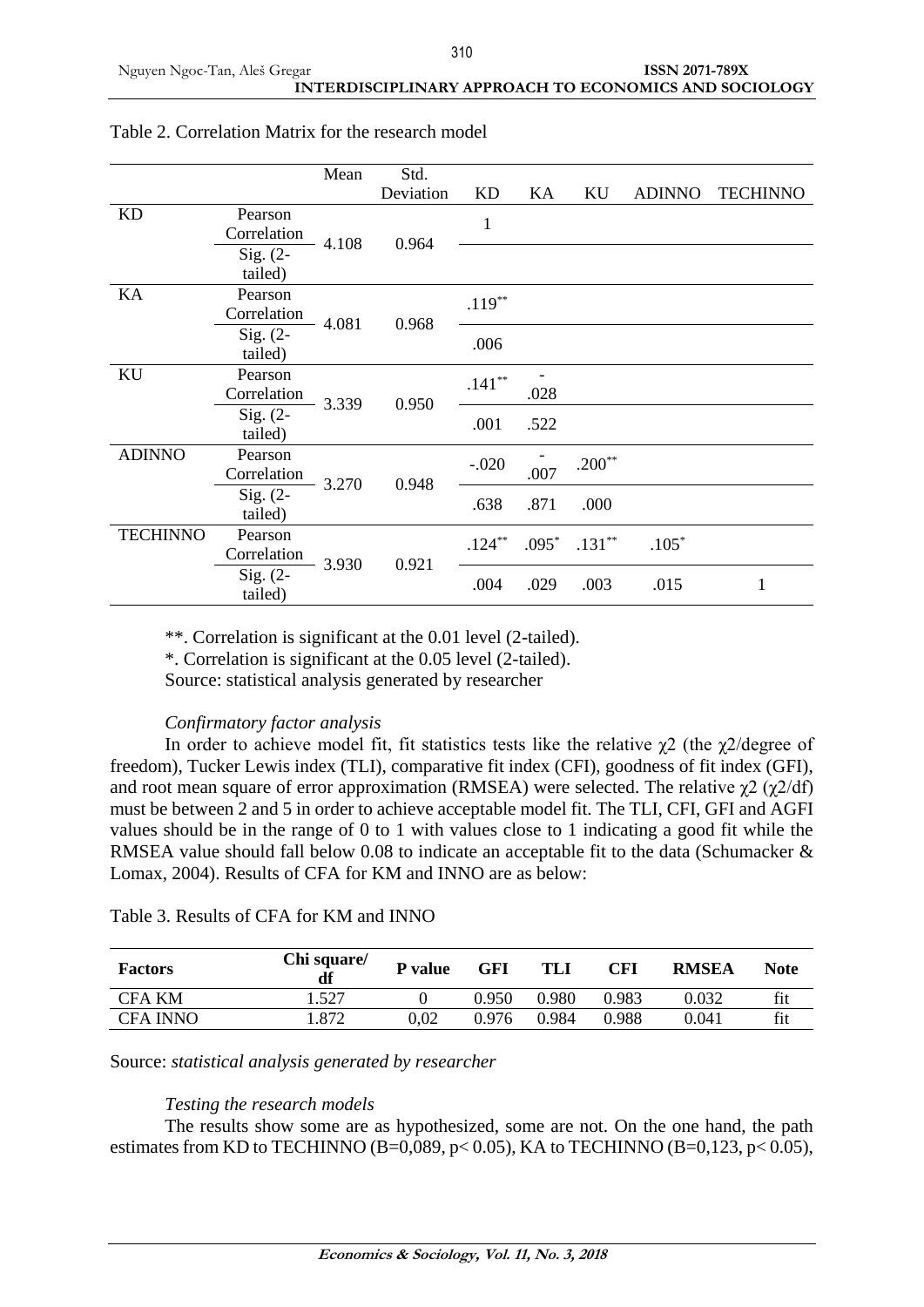KU to TECHINNO (B=0,091,  $p < 0.05$ ), and KU to ADINNO (B=0,248,  $p < 0.05$ ) are in line with hypotheses; hence, hypotheses H3, H4, H5, H6 are supported.

On the other hand, path estimates from KA to ADINNO  $(B=0.001, p> 0.05)$  is statistically insignificant; KD to ADINNO (B= $-$  0,058, p $> 0.05$ ) is contrary to hypothesis H2. Thus, H1 and H2 are not supported and rejected.

Table 4. Testing the research models

| <b>Independent Variables</b> |                     | <b>Dependent variables</b>             | <b>Estimate</b> | P    |                               |
|------------------------------|---------------------|----------------------------------------|-----------------|------|-------------------------------|
| KnowledgeDissemination       |                     | $\Rightarrow$ AdministrativeInnovation | $-.058$         | .313 | Not supported (P<br>$> 5\%$ ) |
| KnowledgeDissemination       | $\Rightarrow$       | TechnicalInnovation                    | .089            | .022 | Supported ( $P <$<br>5%)      |
| KnowledgeAcquisition         |                     | $\equiv$ > AdministrativeInnovation    | .001            | .993 | Not supported (P<br>$> 5\%$ ) |
| KnowledgeAcquisition         | $\equiv \equiv \gt$ | TechnicalInnovation                    | .123            | .040 | Supported ( $P <$<br>5%)      |
| KnowledgeUtilisation         |                     | $\Rightarrow$ AdministrativeInnovation | .248            | ***  | Supported ( $P <$<br>5%)      |
| KnowledgeUtilisation         | $\equiv \equiv \gt$ | TechnicalInnovation                    | .091            | .006 | Supported ( $P <$<br>5%)      |

Note: \*,\*\* Significant at  $< 0.10$  and  $< 0.05$  respectively

Table 5. Summary of findings

| <b>Hypotheses</b>                                                                     |            |
|---------------------------------------------------------------------------------------|------------|
| H1. Knowledge acquisition is significantly associated with administrative             | <b>Not</b> |
| INNO in the settings of public universities in Vietnam.                               | supported  |
| <b>H2.</b> Knowledge dissemination is significantly associated with administrative    | <b>Not</b> |
| INNO in the settings of public universities in Vietnam.                               | supported  |
| <b>H3.</b> Knowledge utilisation is significantly associated with administrative INNO | Supported  |
| in the settings of public universities in Vietnam.                                    |            |
| H4. Knowledge acquisition is significantly associated with technical INNO in          | Supported  |
| the settings of public universities in Vietnam.                                       |            |
| H5. Knowledge dissemination is significantly associated with technical INNO           | Supported  |
| in the settings of public universities in Vietnam.                                    |            |
| H6. Knowledge utilization is significantly associated with technical INNO in          | Supported  |
| the settings of public universities in Vietnam.                                       |            |

#### **4. Discussions**

All in all, the results of this study enrich the understanding of how knowledge should be managed for the benefits of an academic institution.

Firstly, the empirical result demonstrates that KM (KA, KD, and KU) comprehensively and positively impacts technical innovation in a public university of Vietnam. This help reaffirms what Jantunen (2005) said that innovation is a knowledge-based process to create new ideas, markets, products and services and accordingly this will bring about competitive advantages for an organization. KM practices of creating, sharing, storing and using serve as enablers for innovation performance in a public university. By deploying KM initiatives, an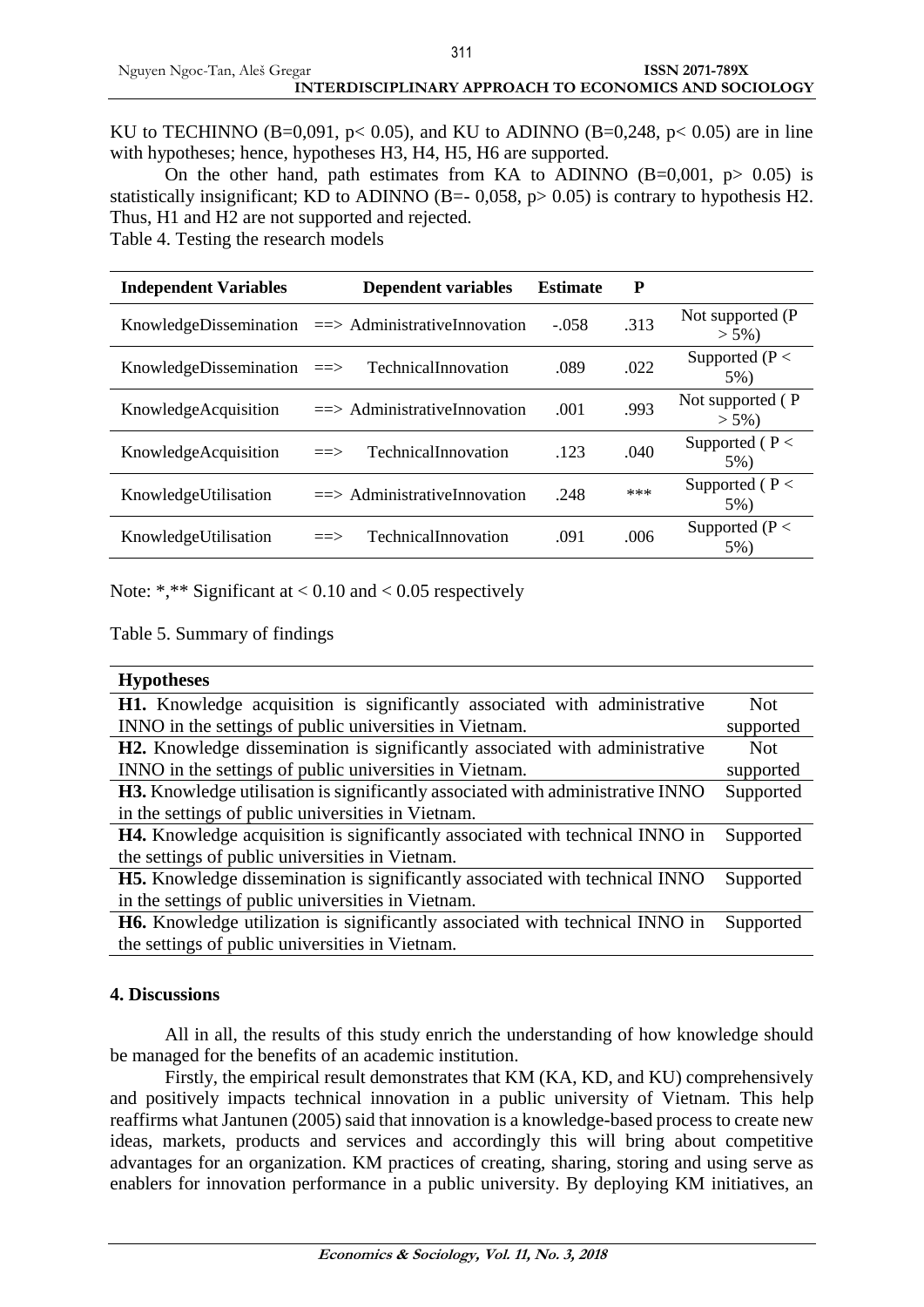academic institution can utilize it knowledge resource to develop new products or services, improve its existing products or services by offering new courses and disciplines which are in social demand. This is also in line with what Madhavan and Grover (1998), Nonaka and Takeuchi (1995), Von Krogh (1998) and Subramaniam and Youndt (2005) stated in their research that KM further enhances INNO performance by developing new insights and capabilities.

Besides, results of the study also reveal that by embarking on the KM journey, an academic institution is more aware of the importance and facilitates knowledge exchange, communication and interaction among its stakeholders (students, staff and industry) for the better organizational performance and competitiveness. By consulting students and staff as well inviting industry engagement, an academic institution can improve its curriculums and assessment process periodically toward producing market-based products and services by which helps enhance the learning-teaching quality meeting up with quality assurance criteria (MBNQA, 1999). This is also emphasized by Damanpour (1991), Camiso´n and Fore´s (2010), Molina and Martı´nez (2010) when stressing that INNO helps transform knowledge that the firm possesses into products and processes; INNO performs significant changes in existing processes and products to introduce them to the market.

Secondly, statistical evidence of the research results indicates that KM partially influences administrative INNO of an academic institution. Of the 3 components in the KM process including knowledge acquisition, knowledge dissemination and knowledge utilization, only the path estimate from knowledge utilization (B=0,248, p< 0.05) is statistically significant. This can be explained by looking at the KM cycle itself and nature of administrative innovation. Administrative innovation is more about organisational structure, administrative process, procedures, infrastructure, staff development program, work design system and policies. Those are main components for organizational innovation (Subramanian and Nilakanta, 1996). This type of organizational innovation directly benefits from how knowledge is utilized in an organization. Meanwhile, KM cycle normally starts from generating, creating (acquisition), sharing (dissemination) and applying (utilization); all those stages of the cycle are interconnected. The evidence of KM's impact on administrative innovation (ADINNO) seems more visible at the stage of knowledge application. The statistically insignificant relationships between KA and ADINNO, KD and ADINNO do not mean that KA and KD do not play any role in ADINNO. In reality, they are prerequisites and indirectly contribute to organizational innovativeness and organizational performance. This reflects what Yahya and Goh (2002) reiterated in their study looking at one aspect of KM cycle that KM is a process that enhances knowledge application to achieve innovation or improving business performance.

### **Conclusion**

### *Implications for theory*

This study provides empirical evidence about the positive association between KM and INNO in academic setting. By this, it helps empirically affirm multiple conjectures that are made about the correlated relationship between KM and INNO especially in the academic context and, at the same time, enriches the literatures on this rapport. The study also reveals that technical innovation is comprehensively influenced by KM process; meanwhile, of the 3 components of KM process, only KU can exert its direct impacts on administrative innovation. In addition, the study also adds to literatures on innovation management in academic context by demonstrating the impacts of KM as a managerial tool for increasing organizational innovation; vice versa, it enriches literatures on KM and its best practices in academia.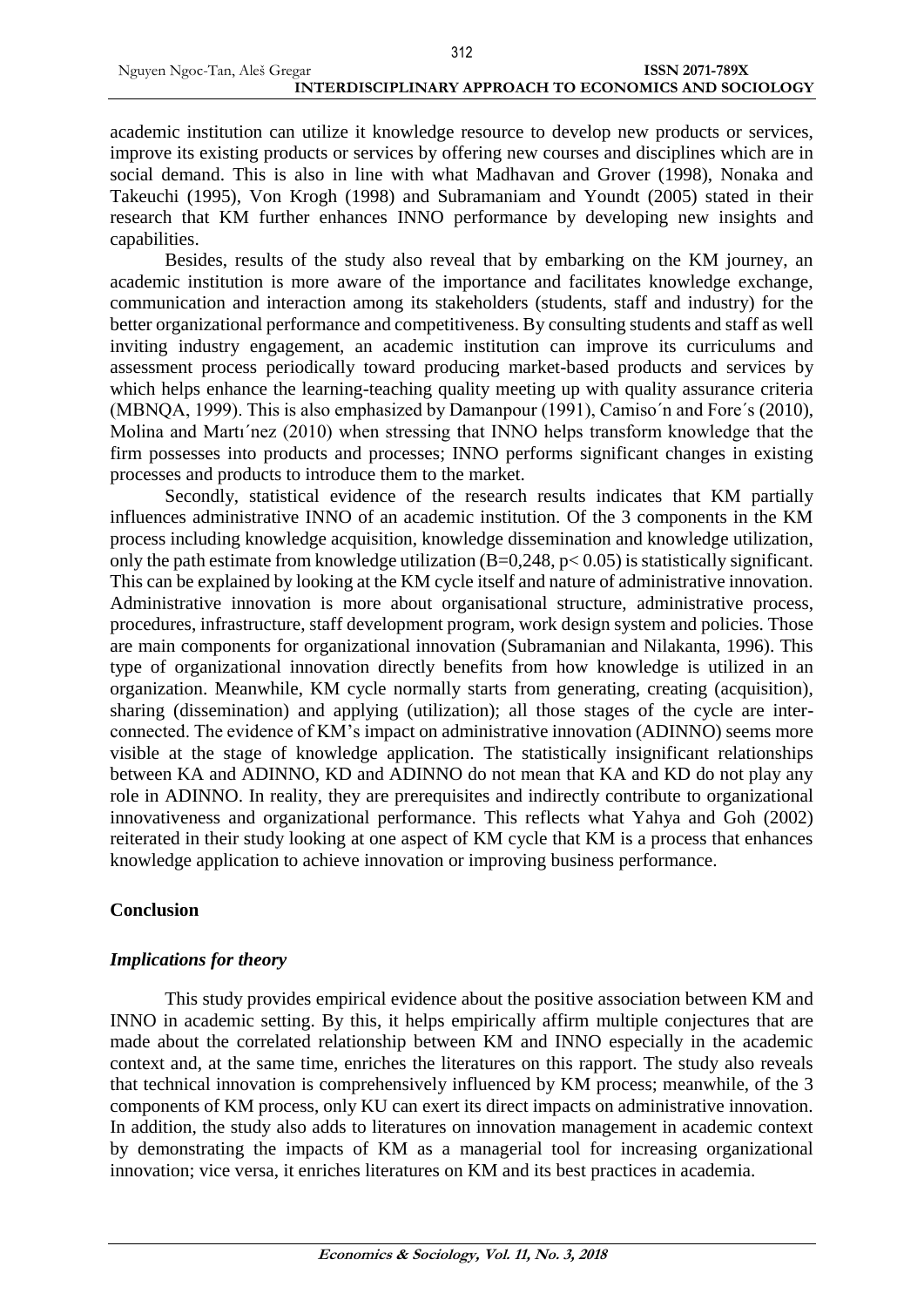### *Implication for managers*

Overall, this study contributes to better understanding of the potentially most effective KM practices and initiatives that are likely to improve innovation then, performance of an academic institution; hence, it may serve as guidelines for the administrators in those institutions. Findings of this study are of value for leadership of academic institutions since they are directly related to their daily routines. The findings may spark administrator's interest and actions once they wish to board on the journey of knowledge management.

Results of this study suggest administrators of academic institutions raise their awareness about the importance of KM and INNO and take appropriate actions and route map to practice KM initiatives; devise KM-based policies in the ways that help boost innovation and finally the performance of the organization.

A list of measurement scales serving as a checklist for leadership of any academic institution desire to practice KM and then boost organizational innovation is provided by this study.

For knowledge acquisition, administrator in academic institution should pay adequate attention to nurturing a culture of being open to new-to-the world things, sharing and exchange. Infrastructure must be supportive for smooth communication including technological infrastructure. Budget must be spent on learning materials, software, intellectual products and even human resource of high quality. Though, cross-functional training scale statistically failed to meet up reliability requirement in this research, it still need to consider in practice.

For knowledge dissemination, different platforms, forums and resource centers must be available for knowledge sharing. Organisational knowledge must be well organized and easy to get access to. Priorities must be given to developing different form of publications, organizational database and repositories. In addition, system of seminar, conference and symposium must be periodically held together with running apprenticeship or novice teacher mentoring program. On of very important factor in knowledge dissemination is that stakeholders of the institution must be provided with formal, informal and virtual space to interact with each other for knowledge exchange. Although patent and copyright of organizational knowledge in not now well-perceived in Vietnam, it needs sufficient care in practicing KM.

For knowledge utilization, this is the stage that make KM most visible. Administrators must know how to deploy organizational knowledge in resolving problems and achieving competitiveness. For sustainable use and nurture a KM culture in the institution, critical evaluation of organizational knowledge must be conducted to generate new pattern and knowledge for future use. Besides, methods for filtering and cross-listing outdated knowledge, integrating different types and sources of knowledge are also essential.

By exercising KM practices, the institutional innovativeness will be advanced and, likewise, its performance.

### *Limitations and recommendations for future research*

This study bears some limitations due to the chosen research design and context, which leave room for further research directions. Firstly, this study chooses to examine KM and INNO in a very specific context or an education in a developing country – Vietnam. The result may, therefore, not be generalized and representative. Secondly, although it is not a big problem in this study, respondents of this research are all managerial staff and they may talk good about their organization. A qualitative survey is recommended in combination with quantitative one to avoid bias for future researches. Thirdly, comparative studies of KM and INNO between industries other than education or education of different countries may be interesting theme for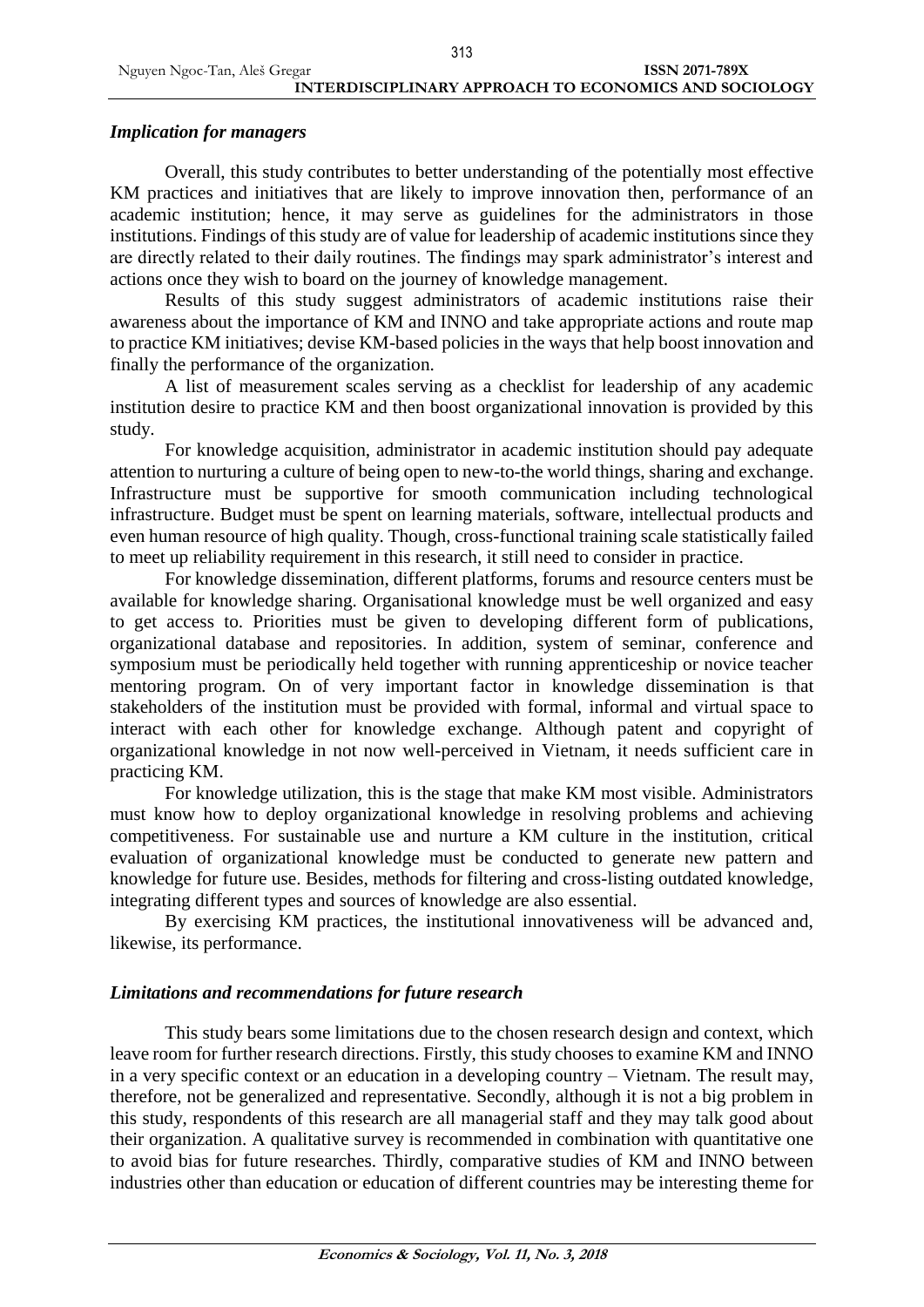future researchers. Fourthly, one-time study conducted in a cross-sectional research setting has some limitations. Time-series data of a longitudinal would allow researchers to have better understanding of a causal relationship between KM and INNO. This is highly recommended directions for future studies.

### **References**

- Alipour, F., & Karimi, R. (2011). Mediation role of innovation and knowledge transfer in the relationship between learning organization and organizational performance. *International Journal of Business and Social Science*, *2*(19), 144-147.
- Alrawi, K.W. (2008). Knowledge management and organizations perception in the United Arab Emirates. *International Journal of Commerce and Management*, *18*(4), 382-394.
- Argote, L. (1999). *Organizational Learning: Creating, Retaining and Transferring Knowledge*, Norwell, MA: Kluwer.
- Aramburu, N. & Sáenz, J. (2011). Structural capital, innovation capability, and size effect: An empirical study, *Journal of Management and Organization*, *17*(3), 307-325.
- Armbruster, Heidi, Bikfalvi, Andrea, Kinkel, Steffen, & Lay, Gunter. (2008). Organizational Innovation: The Challenge of Measuring Non-Technical Innovation in Large-Scale Surveys. *Technovation, 28*, 644-657.
- Bagozzi, R. P., & Yi, Y. (1991). Multitrait-multimethod matrices in consumer research. *Journal of consumer research*, *17*(4), 426-439.
- Bierly III, P. E., & Daly, P. S. (2007). Alternative knowledge strategies, competitive environment, and organizational performance in small manufacturing firms. *Entrepreneurship theory and practice*, *31*(4), 493-516.
- Bollen, K. A. (1989). *Structural equations with latent variables*. New York, NY: John Wiley, 1989.
- Brennan, J., Broek, S., Durazzi, N., Kamphuis, B., Ranga, M., & Ryan, S. (2014*). Study on innovation in higher education*. Publications Office of the European Union, Luxembourg. ISBN 9789279350818
- Camelo-Ordaz, C., Garcia-Cruz, J., Sousa-Ginel, E., & Valle-Cabrera, R. (2011). The influence of human resource management on knowledge sharing and innovation in Spain: the mediating role of affective commitment. *The International Journal of Human Resource Management*, *22*(07), 1442-1463.
- Camisón, C., & Forés, B. (2010). Knowledge absorptive capacity: New insights for its conceptualization and measurement. *Journal of Business Research*, *63*(7), 707-715.
- Camisón, C., & Villar López, A. (2010). An examination of the relationship between manufacturing flexibility and firm performance: The mediating role of innovation. *International Journal of Operations & Production Management*, *30*(8), 853- 878.
- Castro, G. M. D., Delgado-Verde, M., Amores-Salvadó, J., & Navas-López, J. E. (2013). Linking human, technological, and relational assets to technological innovation: exploring a new approach. *Knowledge Management Research & Practice*, *11*(2), 123- 132.
- Chen, C. J., Huang, J. W., & Hsiao, Y. C. (2010). Knowledge management and innovativeness: The role of organizational climate and structure. *International Journal of Manpower*, *31*(8), 848-870.
- Chen, C. J., Huang, J. W., & Hsiao, Y. C. (2010). Knowledge management and innovativeness: The role of organizational climate and structure. *International Journal of Manpower*, *31*(8), 848-870.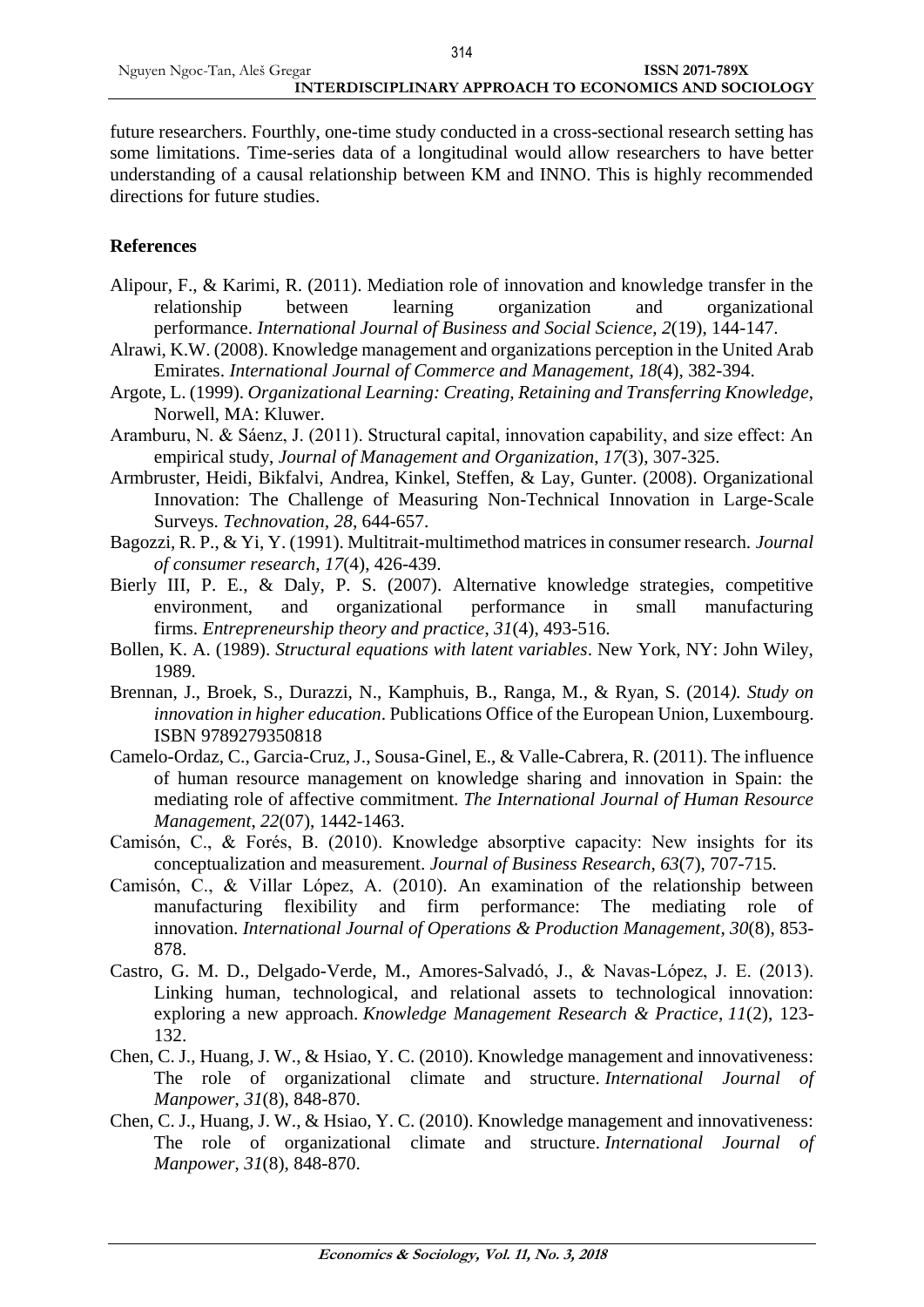- Chen, Chung-Jen, & Huang, Jing-Wen (2009). Strategic human resource practices and innovation performance-The mediating role of knowledge management capacity. *Journal of Business Research*, 62, 104–114.
- Chen, M. & Chen, A. (2005). Integrating option model and knowledge management performance measures: an empirical study. *Journal of Information Science*, *31* (5), 381- 393.
- Choi, B., Poon, S. K., & Davis, J. G. (2008). Effects of knowledge management strategy on organizational performance: A complementarity theory-based approach. *Omega*, *36*(2), 235-251.
- Chin Wei, C., Siong Choy, C., & Kuan Yew, W. (2009). Is the Malaysian telecommunication industry ready for knowledge management implementation?. *Journal of knowledge management*, *13*(1), 69-87.
- Cohen, W. M. (1983). Absorptive capacity: a new perspective on learning and innovation. *Administrative Science Quarterly*, *35*, 147-160.
- Daft, R. L., & Becker, S. W. 1978. *The innovative organization*. New York: Elsevier.
- Damanpour, F. (1991). Organizational innovation: A meta-analysis of effects of determinants and moderators. *Academy of management journal*, *34*(3), 555-590.
- Damanpour, F., & Evan, W. M. (1984). Organizational innovation and performance: the problem of" organizational lag". *Administrative science quarterly*, *29*, 392-409.
- Damanpour, F., Walker, R. M., & Avellaneda, C. N. (2009). Combinative effects of innovation types and organizational performance: A longitudinal study of service organizations. *Journal of management studies*, *46*(4), 650-675.
- Damanpour, F. (1991). Organizational innovation: A meta-analysis of effects of determinants and moderators. *Academy of management journal*, *34*(3), 555-590.
- Darroch, J. (2003). Developing a measure of knowledge management behaviors and practices. *Journal of Knowledge Management*, *7* (5), 41-54.
- Darroch, J., & McNaughton, R. (2002). Examining the link between knowledge management practices and types of innovation. *Journal of Intellectual capital*, *3*(3), 210-222.
- Demarest, M. (1997). Understanding knowledge management. *Long range planning*, *30*(3), 374-384.
- Denti, L., & Hemlin, S. (2012). Leadership and innovation in organizations: A systematic review of factors that mediate or moderate the relationship. *International Journal of Innovation Management*, *16*(03), 1240007.
- Raj Adhikari, D. (2010). Knowledge management in academic institutions. *International Journal of Educational Management*, *24*(2), 94-104. doi: 10.1108/09513541011020918
- Du Plessis, M. (2007). The role of knowledge management in innovation. *Journal of Knowledge Management*, *11*(4), 20–29. http://doi.org/10.1108/13673270710762684
- Evan, W. M. (1966). *Organizational lag*. Human Organizations, 25(Spring), 51-53.
- Fornell, C., & Larcker, D. F. (1981). Evaluating structural equation models with unobservable variables and measurement error. *Journal of marketing research*, *18*(1), 39-50.
- Fosfuri, A., & Tribó, J. A. (2008). Exploring the antecedents of potential absorptive capacity and its impact on innovation performance. *Omega*, *36*(2), 173-187.
- Gloet, M., & Terziovski, M. (2004). Exploring the relationship between knowledge management practices and innovation performance. *Journal of manufacturing technology management*, *15*(5), 402-409.
- Gray, C. (2006). Absorptive capacity, knowledge management and innovation in entrepreneurial small firms. *International Journal of Entrepreneurial Behavior & Research*, *12*(6), 345-360.
- Harrington, D. (2009). *Confirmatory Factor Analysis*, Oxford University Press, New York, NY.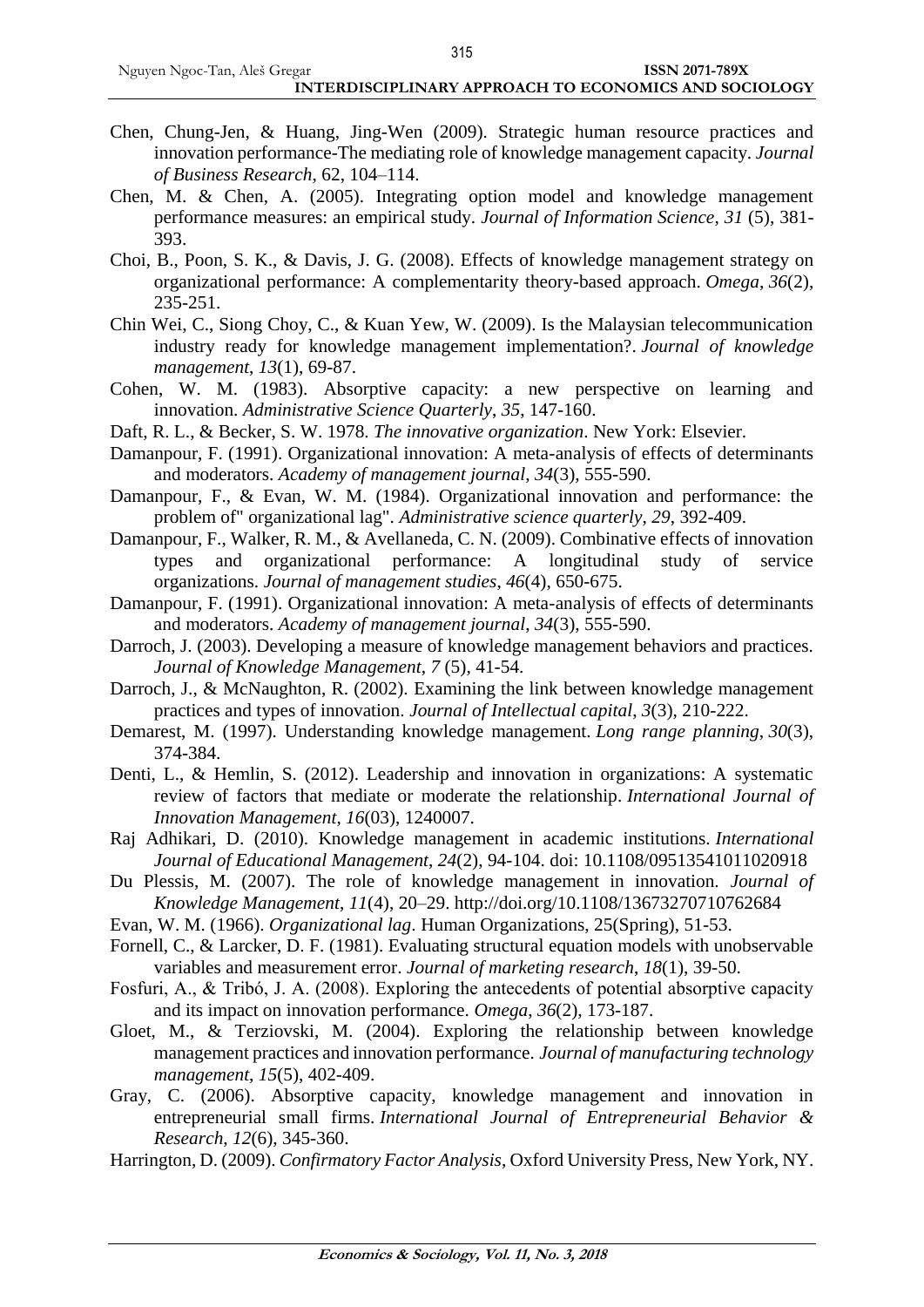- Inkinen, H. T., Kianto, A., & Vanhala, M. (2015). Knowledge management practices and innovation performance in Finland. *Baltic Journal of Management*, *10*(4), 432-455.
- Ho, C. T. (2009). The relationship between knowledge management enablers and performance. *Industrial Management & Data Systems*, *109*(1), 98-117.
- Jantunen, A. (2005). Knowledge-processing capabilities and innovative performance: An empirical study. *European Journal of Innovation Management*, *8*(3), 336-349.
- Kaba, A., & Ramaiah, C. K. (2017). Demographic differences in using knowledge creation tools among faculty members. *Journal of Knowledge Management*, *21*(4), 857-871. https://doi.org/10.1108/JKM-09-2016-0379
- Kidwell, J. J., Vander Linde, K., & Johnson, S. L. (2000). Applying corporate knowledge management practices in higher education. *Educause quarterly*, *23*(4), 28-33.
- Kimberly, J. R., & Evanisko, M. (1981). Organizational innovation: The influence of individual,organizational, and contextual factors on hospital adoption of technological and administrativeinnovations. *Academy of Management Journal*, *24*, 689 - 713.
- Knight, K. E. (1967). A descriptive model of the intra-firm innovation process*. Journal of Busines*s, *40*, 478-496.
- Kumar, N., Scheer, L., & Kotler, P. (2000). From market driven to market driving. *European management journal*, *18*(2), 129-142.
- Lawson, S. (2003). *Examining the relationship between organization culture and KM*. PhD thesis, Nova Southeastern University.
- Lee, V. H., Leong, L. Y., Hew, T. S., & Ooi, K. B. (2013). Knowledge management: a key determinant in advancing technological innovation?. *Journal of Knowledge Management*, *17*(6), 848-872.
- Lee, V. H., Leong, L. Y., Hew, T. S., & Ooi, K. B. (2013). Knowledge management: a key determinant in advancing technological innovation?. *Journal of Knowledge Management*, *17*(6), 848-872.
- Liao, S. H., Fei, W. C., & Liu, C. T. (2008). Relationships between knowledge inertia, organizational learning and organization innovation. *Technovation*, *28*(4), 183-195.
- Lin, R. J., Che, R. H., & Ting, C. Y. (2012). Turning knowledge management into innovation in the high-tech industry. *Industrial Management & Data Systems*, *112*(1), 42-63.
- Madhavan, R., & Grover, R. (1998). From embedded knowledge to embodied knowledge: new product development as knowledge management. *The Journal of marketing*, *62*(4), 1-12.
- Majchrzak, A., Cooper, L. P., & Neece, O. E. (2004). Knowledge reuse for innovation. *Management science*, *50*(2), 174-188.
- Maponya, P. M. (2005). *Knowledge management practices in academic libraries: a case study of the University of Natal, Pietermaritzburg Libraries* (Doctoral dissertation, Loughborough University).
- Martins, E. C., & Terblanche, F. (2003). Building organisational culture that stimulates creativity and innovation. *European journal of innovation management*, *6*(1), 64-74.
- Mathew, V. (2010, October). Knowledge management in higher education: Implementation agenda in distance learning. In *Distance Learning and Education (ICDLE), 2010 4th International Conference on* (pp. 155-158). IEEE.
- Menor, L. J., Kristal, M. M., & Rosenzweig, E. D. (2007). Examining the influence of operational intellectual capital on capabilities and performance. *Manufacturing & Service Operations Management*, *9*(4), 559-578.
- Mikulecký, P., & Mikulecka, J. (1999, November). Active tools for better knowledge dissemination. In *ASIS 1999 Annual Meeting*(pp. 420-427). Washington DC.
- Miller, W. (1999). Building the ultimate resource. *Management review*, *1*(1), 42-45.
- Molina‐Morales, F. X., & Martínez‐Fernández, M. T. (2010). Social networks: effects of social capital on firm innovation. *Journal of Small Business Management*, *48*(2), 258-279.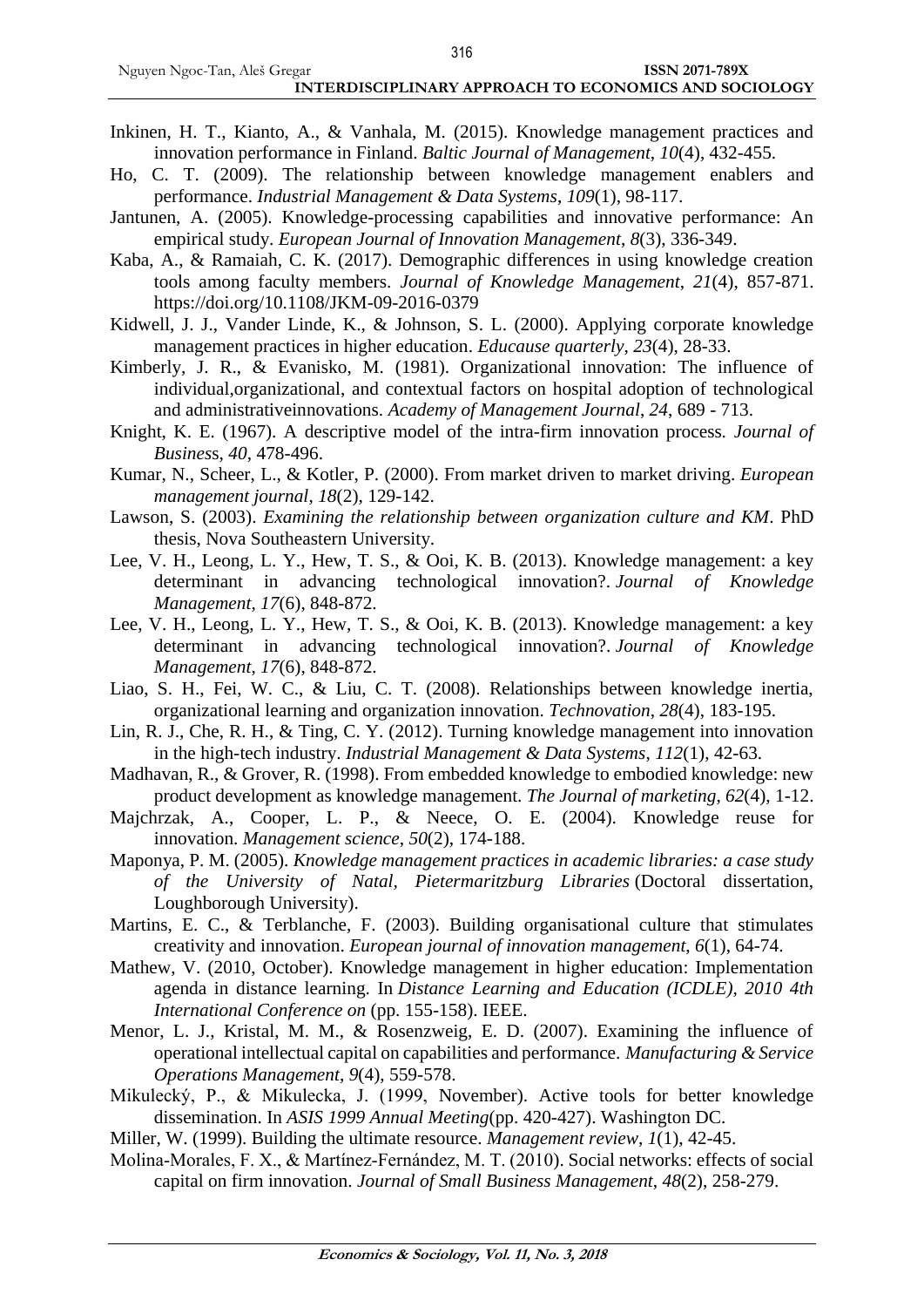- Molina‐Morales, F. X., & Martínez‐Fernández, M. T. (2010). Social networks: effects of social capital on firm innovation. *Journal of Small Business Management*, *48*(2), 258-279.
- Moorman, C., & Miner, A. S. (1998). Organizational improvisation and organizational memory. *Academy of management review*, *23*(4), 698-723.
- Nilsook, P., & Sriwongkol, T. (2009, December). The Development of Multi-weblog with Knowledge Management for Thailand's Higher Education. In *Information and Multimedia Technology, 2009. ICIMT'09. International Conference on* (pp. 315-318). IEEE.
- Nonaka, I., & Takeuchi, H. (1995). *The Knowledge-creating company – How Japanese companies create the dynamics of innovation*, New York: Oxford University Press.
- Odumeru, J. A. (2013). Innovation and Organisational Performance. *Kuwait Chapter of the Arabian Journal of Business and Management Review*, *2*(12), 18.
- OECD. (2013). *Innovative Learning Environments*. OECD Publishing. Retrieved from http://www.oecd-ilibrary.org/education/innovative-learningenvironments\_9789264203488-en
- Serdyukov, P. (2017). Innovation in education: what works, what doesn't, and what to do about it?. *Journal of Research in Innovative Teaching & Learning*, *10*(1), 4-33. doi: 10.1108/ JRIT-10-2016-0007
- Plessis, M. (2007). The role of knowledge management in innovation. *Journal of Knowledge Management, 11*(4), 20-29.
- Rhodes, J., Hung, R., Lok, P., Ya-Hui Lien, B., & Wu, C. M. (2008). Factors influencing organizational knowledge transfer: implication for corporate performance. *Journal of knowledge management*, *12*(3), 84-100.
- Robbins, S.P. & Coulter, M. (2006). *Management* (9th edition). New York, Prentice Hall.
- Roffe, I. (1999). Innovation and creativity in organisations: a review of the implications for training and development. *Journal of European industrial training*, *23*(4/5), 224-241.
- Rubera, G., & Kirca, A. H. (2012). Firm innovativeness and its performance outcomes: A metaanalytic review and theoretical integration. *Journal of Marketing*, *76*(3), 130-147.
- Schulz, M., & Jobe, L. A. (2001). Codification and tacitness as knowledge management strategies: an empirical exploration. *The Journal of High Technology Management Research*, *12*(1), 139-165.
- Schumacker, R.E., & Lomax, R.G. (1994). *A Beginner's Guide to Structural Equation Modeling*, Lawrence Erlbaum Associates, NJ.
- Seng, L. K., Yusof, N. A., & Abidin, N. Z. (2011). Types of Innovation Implemented by Housing Developer in Developing Countries. *International Journal of Academic Research*, *3*(3). 614 – 618.
- Subramaniam, M., & Youndt, M. A. (2005). The influence of intellectual capital on the types of innovative capabilities. *Academy of Management journal*, *48*(3), 450-463.
- Subramanian, A., & Nilakanta, S. (1996). Organizational innovativeness: Exploring the relationship between organizational determinants of innovation, types of innovations, and measures of organizational performance. *Omega*, *24*(6), 631-647.
- Tsai, W. (2001). Knowledge transfer in intra organizational networks: effects of network position and absorptive capacity on business unit innovation and performance. *Academy of Management Journal*, *44*(5), 996-1004.
- Turner, S. F., Bettis, R. A., & Burton, R. M. (2002). Exploring depth versus breadth in knowledge management strategies. *Computational & Mathematical Organization Theory*, *8*(1), 49-73.
- Ungerman, O., Dedkova, J., & Gurinova, K. (2018). The Impact of Marketing Innovation on the Competitiveness of the Enterprises in the Context of Industry 4.0. *Journal of Competitiveness, 10*(2), 132-148. https://doi.org/10.7441/joc.2018.02.09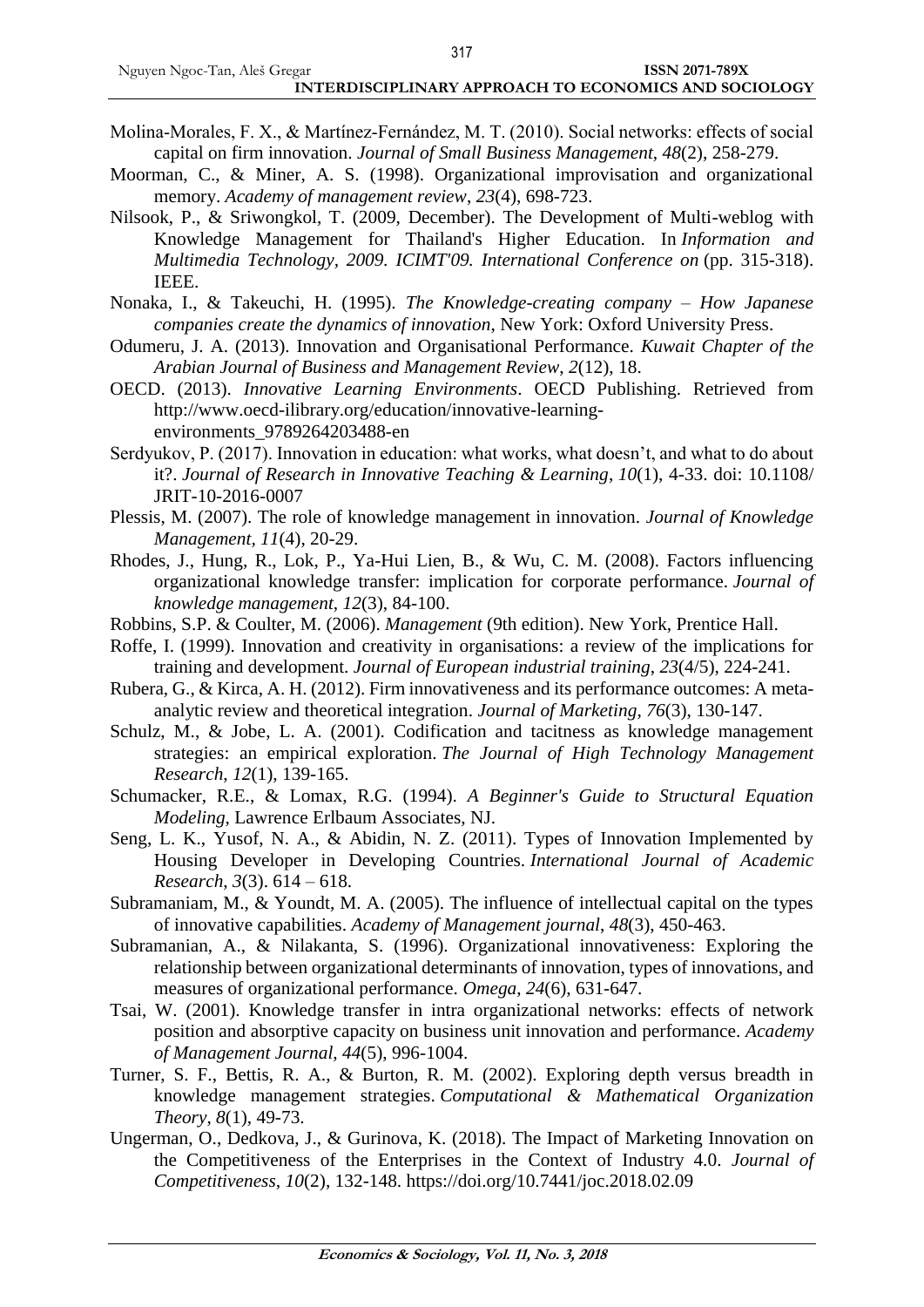- United Nations Economic and Social Commission for Western Asia (2005). *National profile for the information society in Iraq*, available at: www.escwa.un.org/wsis/reports/docs/ Iraq\_2005 E.pdf (accessed 5 February 2016).
- Urbancová, H. (2013). Competitive Advantage Achievement through Innovation and Knowledge. *Journal of Competitiveness*, *5*(1), 82-96. https://doi.org/10.7441/joc.2013.01.06
- Von Krogh, G. (1998). Care in knowledge creation. *California management review*, *40*(3), 133- 153.
- Wang, D., & Chen, S. (2013). Does intellectual capital matter? High-performance work systems and bilateral innovative capabilities. *International Journal of Manpower*, *34*(8), 861-879.
- Wilson, J.P., & Cattel, A. (2005). *Knowledge Management in Human Resource Development*. Edited by Jhon. P.Wilson (2nd ed.) Kogan Page 2005.
- Yahya, S., & Goh, W.K. (2002). Managing human resources toward achieving knowledge management. *Journal of Knowledge Management*, *6*(5), 457-468.
- Yamin, S., Mavondo, F., Gunasekaran, A., & Sarros, J. C. (1997). A study of competitive strategy, organisational innovation and organisational performance among Australian manufacturing companies. *International Journal of Production Economics*, *52*(1-2), 161- 172.
- Zahra, S. A., & Covin, J. G. (1995). Contextual influences on the corporate entrepreneurshipperformance relationship: A longitudinal analysis. *Journal of business venturing*, *10*(1), 43-58.
- Zahra, S. A., & George, G. (2002). Absorptive capacity: A review, reconceptualization, and extension. *Academy of management review*, *27*(2), 185-203.
- Zheng, W. (2010). A social capital perspective of innovation from individuals to nations: where is empirical literature directing us?. *International Journal of Management Reviews*, *12*(2), 151-183.
	- *First author of this paper contributes 80% of intellectual share.*
	- *The authors would like to thank the Internal Grant Agency of FaME for providing financial support to carry out this research. Funding was extended through: TBU No. IGA/FaME/2017/013 – The relationship between knowledge management and organisational performance with mediating role of innovation.*
	- *Corresponding author can be reached at:* [ngoctanhanu@gmail.com](mailto:ngoctanhanu@gmail.com)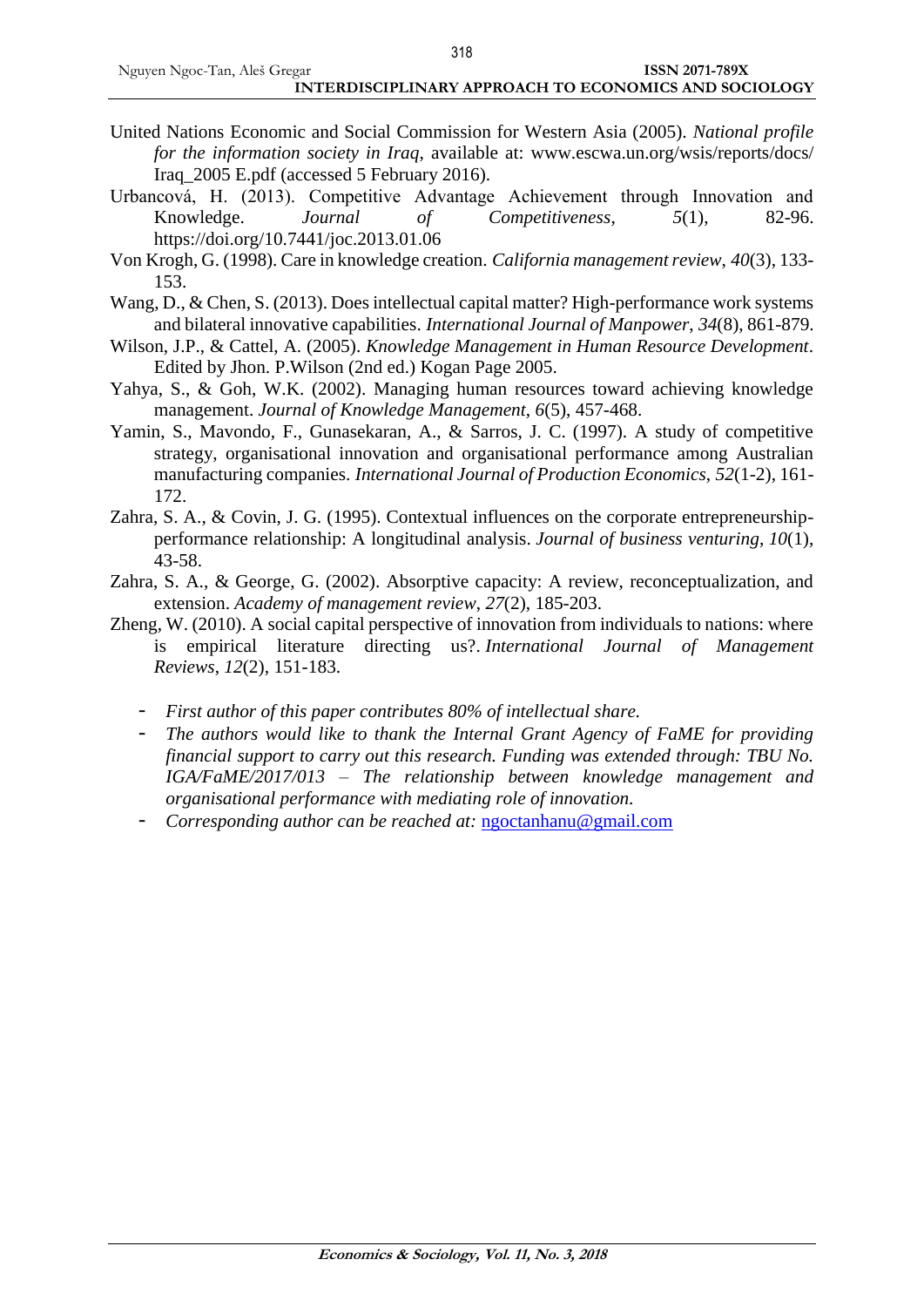#### Nguyen Ngoc-Tan, Aleš Gregar **ISSN 2071-789X INTERDISCIPLINARY APPROACH TO ECONOMICS AND SOCIOLOGY**

## **Appendix**

Table VI. Measurement items

| Concept                                   | <b>Item</b>                                                                                                                                                            | <b>Factor</b><br>loading | <b>AVE</b> | <b>CR</b> |
|-------------------------------------------|------------------------------------------------------------------------------------------------------------------------------------------------------------------------|--------------------------|------------|-----------|
|                                           | Please indicate the extent to which you disagree or agree with the following statements.<br>$(1 = Strongly disagree, 5 = Strongly agree)$                              |                          |            |           |
|                                           | KA1. My institution encourages and has processes for the<br>exchange of ideas and knowledge between individuals and<br>groups (faculties and administrative staff).    | .664                     |            |           |
| Knowledge                                 | KA2. My institution has a mechanism for creating and<br>acquiring knowledge from different sources such as<br>customers, employees, business partners and competitors. | .782                     |            |           |
| <b>Acquisition</b><br>(KA)                | KA3. My institution responds to our ideas and documents<br>them for further development.                                                                               | .648                     | 0.54       | .869      |
|                                           | KA4. My institution sets up regulations to encourage staff to<br>further study after a certain period of time working for the<br>institution.                          | .636                     |            |           |
|                                           | KA7. My institution recruits and hires quality professional or<br>teaching staff to increase grey matter in the organization.                                          | .952                     |            |           |
|                                           | KA9. My institution annually spends certain amount of<br>budget to purchase learning and research materials.                                                           | .680                     |            |           |
|                                           | Please indicate the extent to which you disagree or agree with the following statements.                                                                               |                          |            |           |
|                                           | $(1 = Strongly disagree, 5 = Strongly agree)$<br>KD1. My institution has libraries, resource centres and other<br>forums to display and disseminate knowledge.         | .815                     |            |           |
|                                           | KD2. My institution has knowledge in the form that is readily<br>accessible to us when needed.                                                                         | .761                     |            |           |
|                                           | KD4. My institution has different publications to display the<br>captured knowledge.                                                                                   | .727                     |            |           |
|                                           | KD5. My institution has regular symposiums, lectures,<br>conferences and training sessions to share knowledge.                                                         | .787                     |            |           |
|                                           | KD6. My institution utilizes various written devices such as<br>newsletters, manuals to store the knowledge what they<br>capture.                                      | .784                     |            |           |
| Knowledge<br><b>Dissemination</b><br>(KD) | KD7. My institution utilizes databases, repositories and info<br>technology applications to store knowledge for easy access by<br>staff.                               | .678                     | 0.53       | .925      |
|                                           | KD8. My institution runs apprenticeship, mentor or coaching<br>program for the development of young staff.                                                             | .646                     |            |           |
|                                           | KD9. My institution provides space and occasion for<br>employees to talk and to listen to one another and interact<br>informally.                                      | .673                     |            |           |
|                                           | KD10. My institution often forms up team with members<br>from different departments to involve in a special project.                                                   | .676                     |            |           |
|                                           | KD11. My institution has virtual space (i.e. website, forum,<br>intranet, internal e- mail system) for us to exchange ideas<br>among one another.                      | .749                     |            |           |
|                                           | KD12. My institution sends out timely reports with<br>appropriate information to us and other relevant institutions.                                                   | .703                     |            |           |
| <b>Knowledge</b><br><b>Utilisation</b>    | Please indicate the extent to which you disagree or agree with the following statements.<br>$(1 = Strongly disagree, 5 = Strongly agree)$                              |                          |            |           |
| (KU)                                      | KU1. My institution has methods to analyse and critically                                                                                                              | .806                     |            |           |
|                                           | evaluate knowledge to generate new patterns and knowledge<br>for future use.                                                                                           |                          | 0.626      | .892      |
|                                           | KU2. My institution applies knowledge to critical competitive<br>needs.                                                                                                | .808                     |            |           |